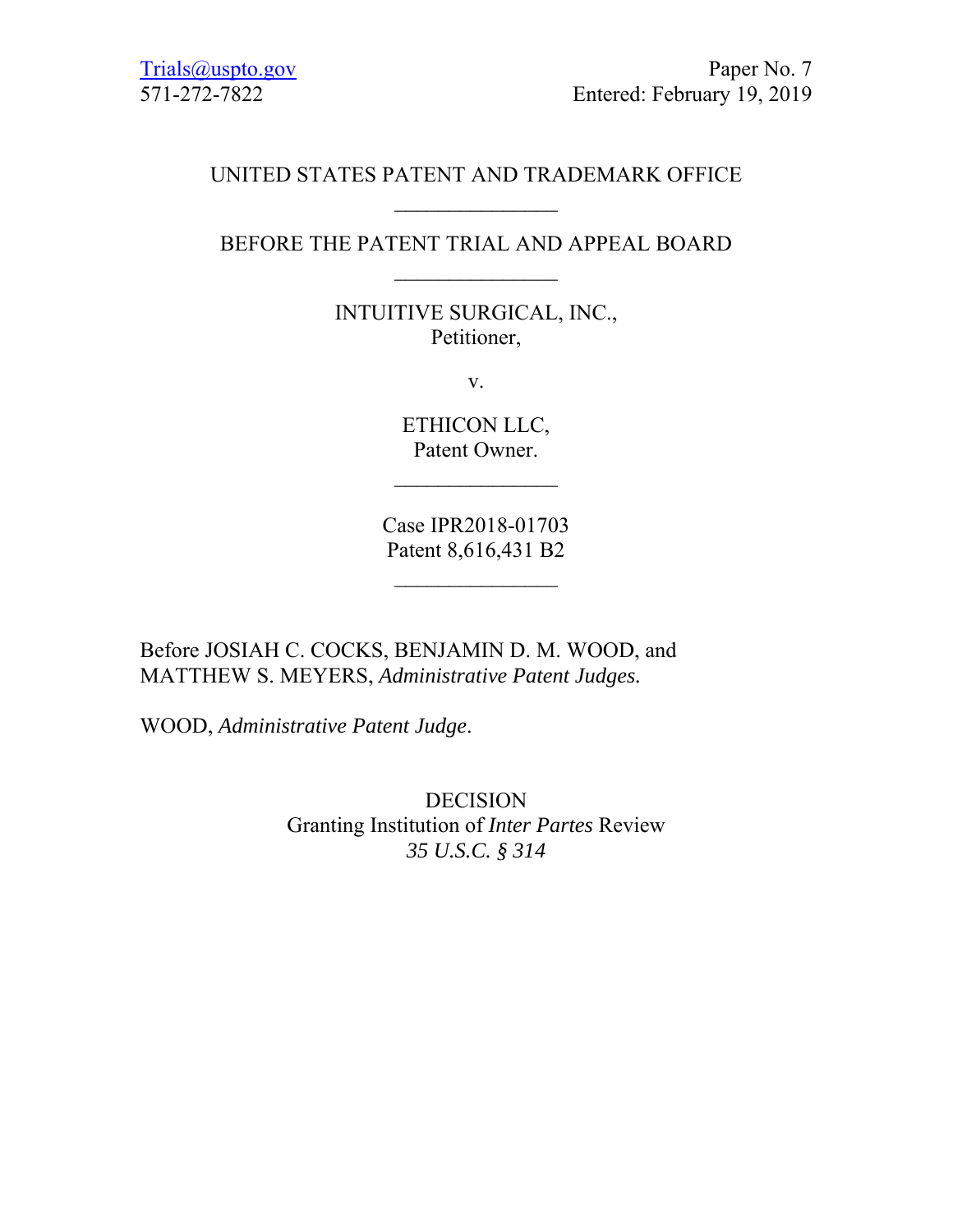## I. INTRODUCTION

#### *A. Background*

Intuitive Surgical, Inc. ("Petitioner") filed a Petition (Paper 2, "Pet.") requesting *inter partes* review of claims 1–7, 10–14, 16–20, and 23–26 of U.S. Patent No. 8,616,431 B2 (Ex. 1001, "the '431 patent"). Ethicon LLC ("Patent Owner") filed a Preliminary Response. Paper 6 ("Prelim. Resp.").

We have authority under 35 U.S.C. § 314, which provides that an *inter partes* review may not be instituted "unless . . . there is a reasonable likelihood that the petitioner would prevail with respect to at least 1 of the claims challenged in the petition." 35 U.S.C. § 314(a). Moreover, a decision to institute under 35 U.S.C. § 314 may not institute on fewer than all claims challenged in the petition. *SAS Inst., Inc. v. Iancu*, 138 S. Ct. 1348, 1359–60 (2018).

Upon considering the Petition and Preliminary Response, we determine that Petitioner has shown a reasonable likelihood that it would prevail in showing the unpatentability of at least one of the challenged claims. Accordingly, we authorize an *inter partes* review to be instituted as to all challenged claims of the '431 patent on all grounds raised in the Petition. Our factual findings and conclusions at this stage of the proceeding are based on the evidentiary record developed thus far (prior to Patent Owner's Response). This is not a final decision as to patentability of the challenged claims. Any final decision will be based on the record as fully developed during trial.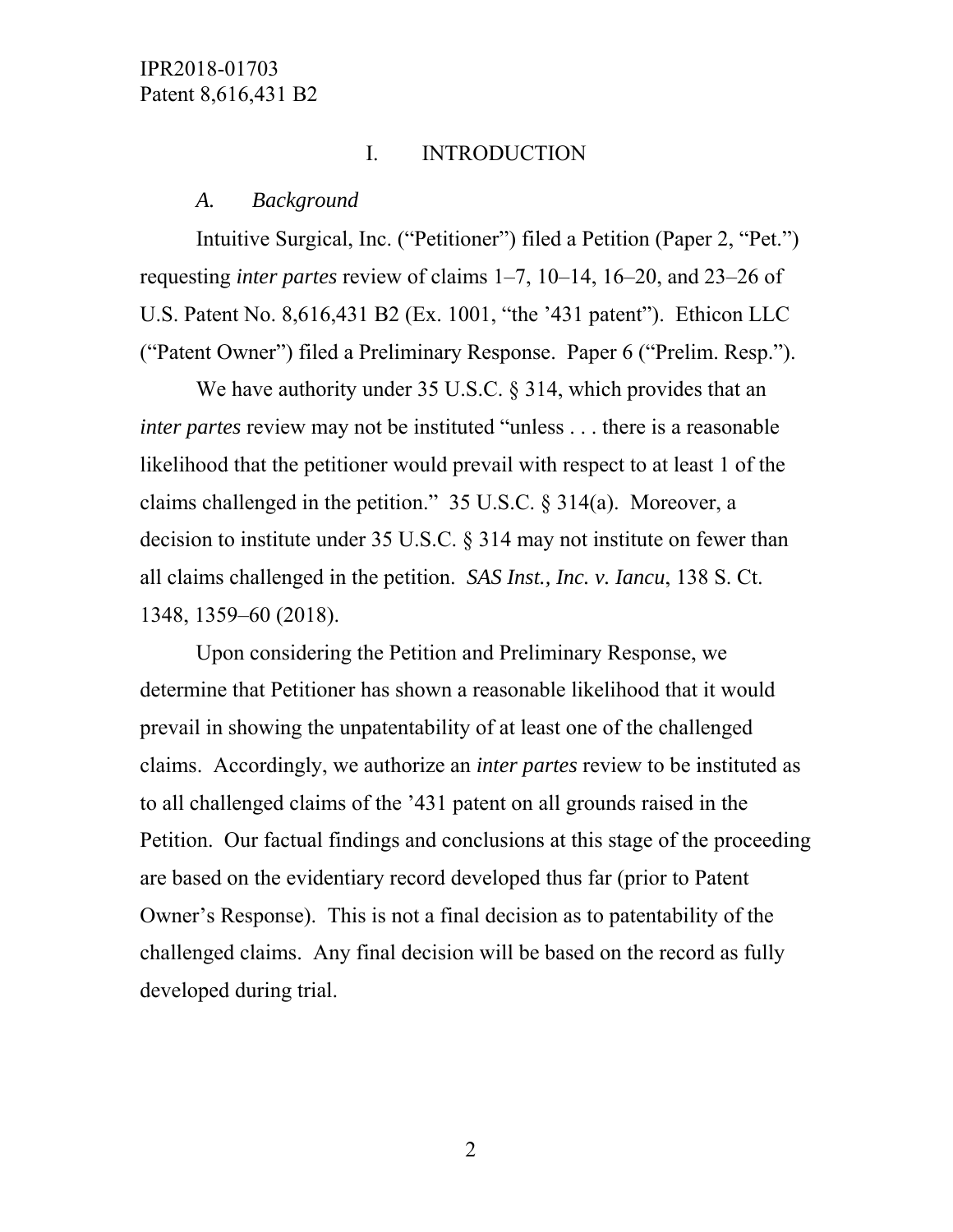#### *B. Related Proceedings*

Petitioner states that the '431 patent is the subject of Civil Action No. 1:17-cv-00871-LPS in the U.S. District Court for the District of Delaware. Pet. 8. Patent Owner states that U.S. Patent Nos. 9,585,658 B2 ("the '658 Patent"), 8,479,969 B2 ("the '969 Patent"), 9,113,874 B2 ("the '874 Patent"), 9,084,601 B2 ("the '601 Patent"), and 8,998,058 B2 ("the '058 Patent") are also asserted in the Delaware litigation. Paper 4, 2. Petitioner is challenging these related patents in the following proceedings before the Board: (1) Case No. IPR2018-00933 (the '601 patent); (2) Case No. IPR2018-00934 (the '058 patent); (3) Case No. IPR2018-00938 (the '874 patent); (4) Case Nos. IPR2018-01247, IPR2018-01248, and IPR2018- 01254 (the '969 patent); and (5) Case No. IPR2018-00936 (the '658 patent).

*C. The '431 Patent* 

The '431 patent issued December 31, 2013 from an application filed February 9, 2012. Ex. 1001, [45], [22]. The application from which the '431 patent issued is a continuation of an application filed May 27, 2011, which is a continuation-in-part of an application that claims priority to June 4, 2007. *Id.* [63].

The '431 patent is titled "Shiftable Drive Interface for Robotically-Controlled Surgical Tool," and discloses, *inter alia*, a surgical instrument that is actuated by a rotary motion provided by a robotic system. *Id.* at 3:27– 40.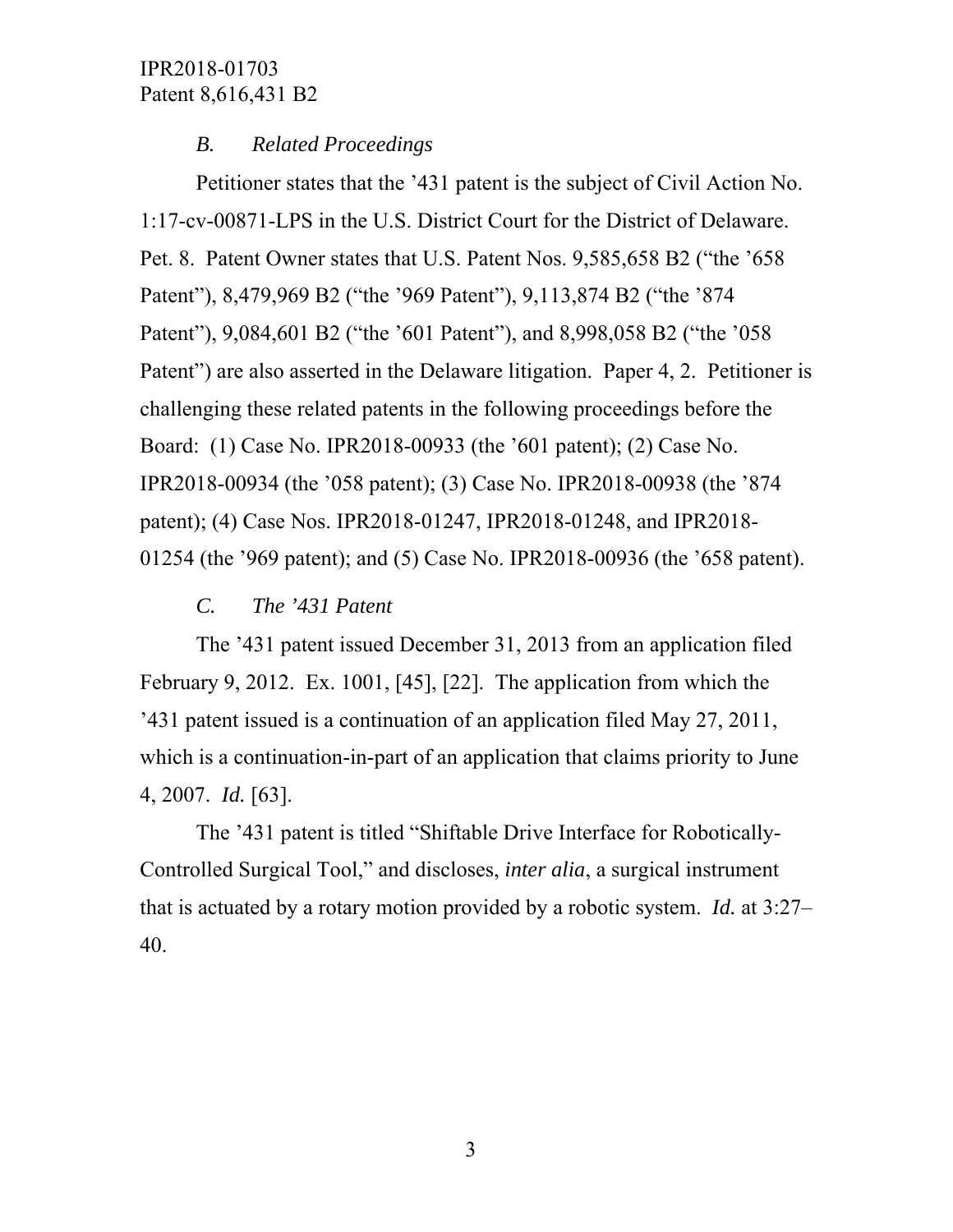Figure 100 depicts a surgical instrument engaged with a roboticsystem tool holder, and is reproduced below:



Figure 100, reproduced above, depicts surgical instrument 3800 comprising endocutter 3814 coupled to elongated shaft assembly 3808, which is attached to tool mounting portion 3900. *Id.* at 61:4–8, 30–32. A cable drive transmission 3920 is operably supported on tool mounting plate 3902 of the tool mounting portion. *Id.* at 63:17–20. Tool mounting portion 3900 has an array of electrical connecting pins 3904 that interface with slots 1258 in adapter 1240 of robotic system 1000, allowing the robotic system to send control signals to the surgical instrument. *Id.* at 63:20–24, Fig. 42.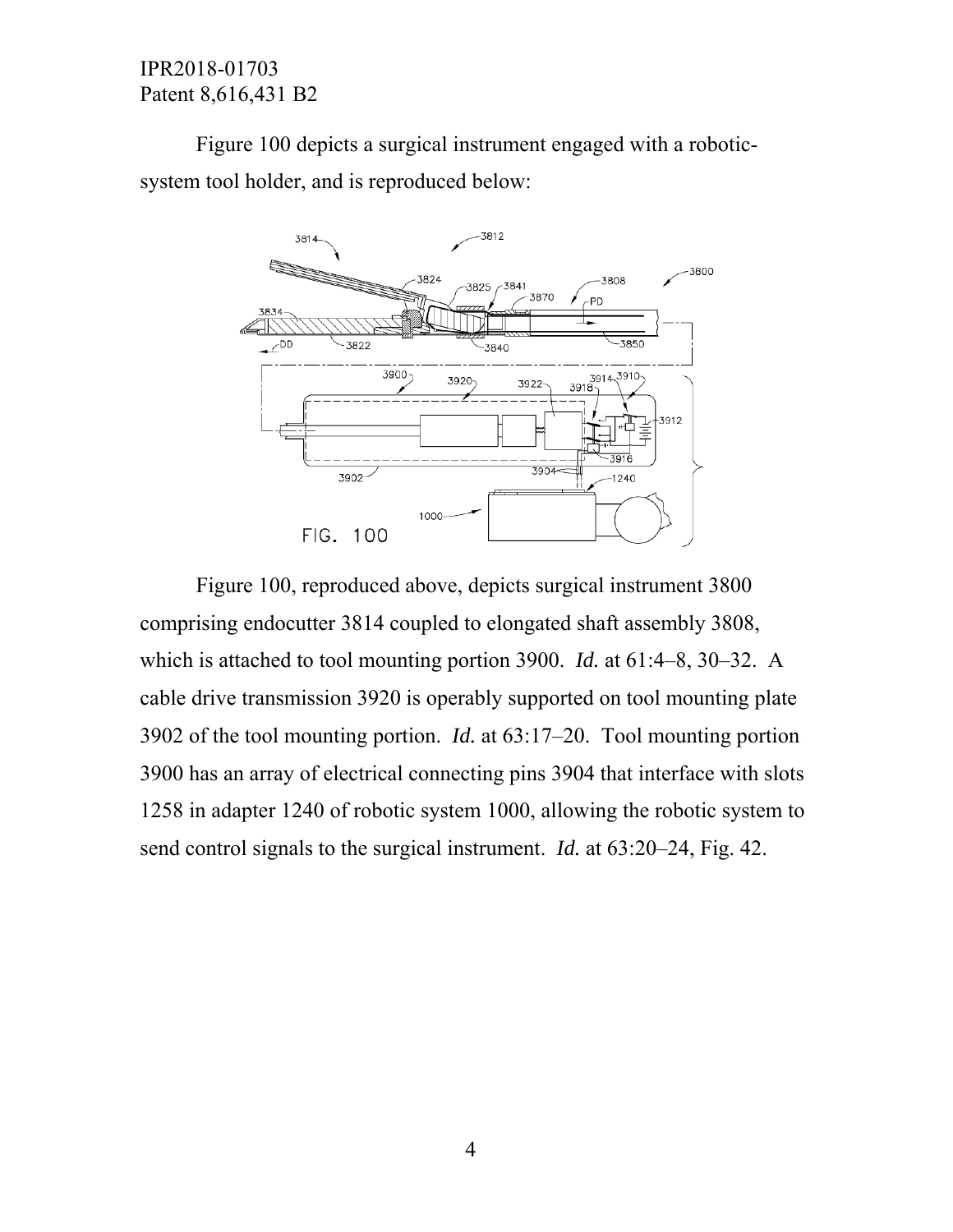Cable drive transmission 3920 is shown in greater detail in Figures 104–106, reproduced below:



As shown in Figures 104–106, reproduced above, cable drive transmission 3920 comprises drive pulley 3930 attached via a drive shaft to driven element 1304, which interfaces with drive element 1250 of adaptor 1240, discussed above. *Id.* at 63:43–48, Figs. 42, 105. This arrangement allows robotic system 1000 to apply rotary motion to drive pulley 3930, and thus surgical instrument 3800, in a desired direction. *Id.* at 63:49–51. Drive pulley 3930 is also connected to shifter yoke 3940 via belt 3934. *Id.* at 63:51–53. Shifter yoke 3940 is shiftable in a first direction and a second direction by shifter motor 3922. *Id.* at 63:53–59, Fig. 100. When the shifter yoke is shifted in the first direction, closure drive gear 3950 engages with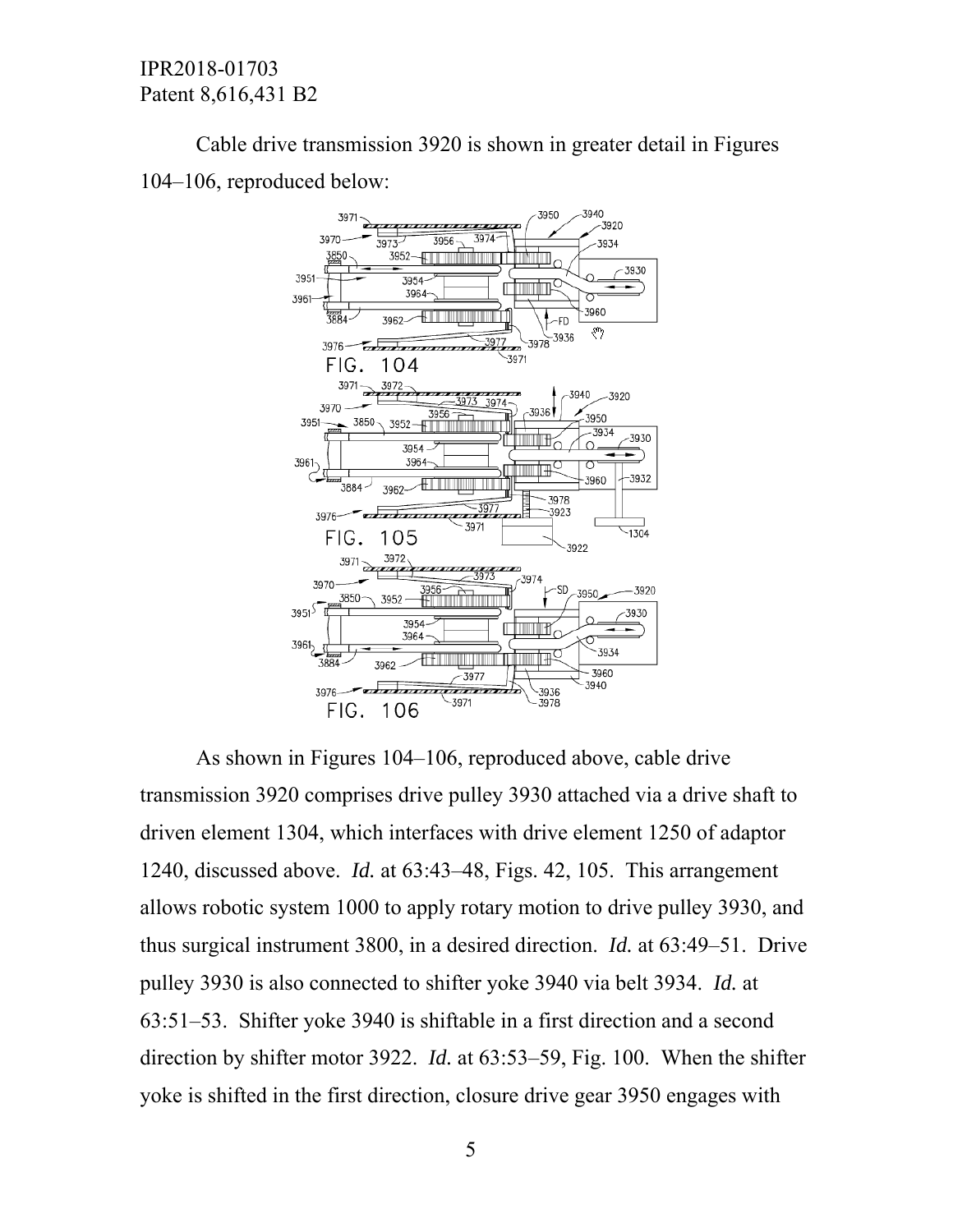-

closure drive assembly 3951, allowing closure cable 3850 to be driven to close the end effector and clamp tissue. *Id.* at 64:44–59. When the shifter yoke is in the second position, firing drive gear 3960 engages with firing drive assembly 3961 to fire the stables and cut the tissue clamped in the end effector. *Id.* at 64:63–65:14.

## *D. The Challenged Claims*

Petitioner challenges claims 1–7, 10–14, 16–20, and 23–26 of the '431 patent. Pet. 1. Claims 1, 14, and 20 are independent. Claim 1 is reproduced below:<sup>1</sup>

1. [1.1] A tool mounting device for coupling a surgical end effector configured to selectively perform at least two actions in response to control motions applied thereto to a tool drive assembly of a robotic system that is operatively coupled to a control unit of the robotic system, said tool mounting device comprising:

[1.2] a tool mounting portion configured for operable attachment to the tool drive assembly of the robotic system;

[1.3] an elongated shaft assembly having a proximal end portion operably supported on said tool mounting portion and a distal end portion operably interfacing with said surgical end effector to apply said control motions thereto; and

[1.4] a transmission arrangement operably supported on said tool mounting portion

[1.5] such that when said tool mounting portion is attached to the tool drive assembly, said transmission arrangement is configured to operably interface with a rotatable drive element of the tool drive assembly to receive a rotary output motion therefrom,

[1.6] said transmission arrangement communicating with the control unit of the robotic system and being responsive to

<sup>&</sup>lt;sup>1</sup> We reproduce the corrected version of claim 1. *See* Ex. 1002, 4. We also include Petitioner's limitation labels and reformatted slight for clarity. *See* Pet. 22–72.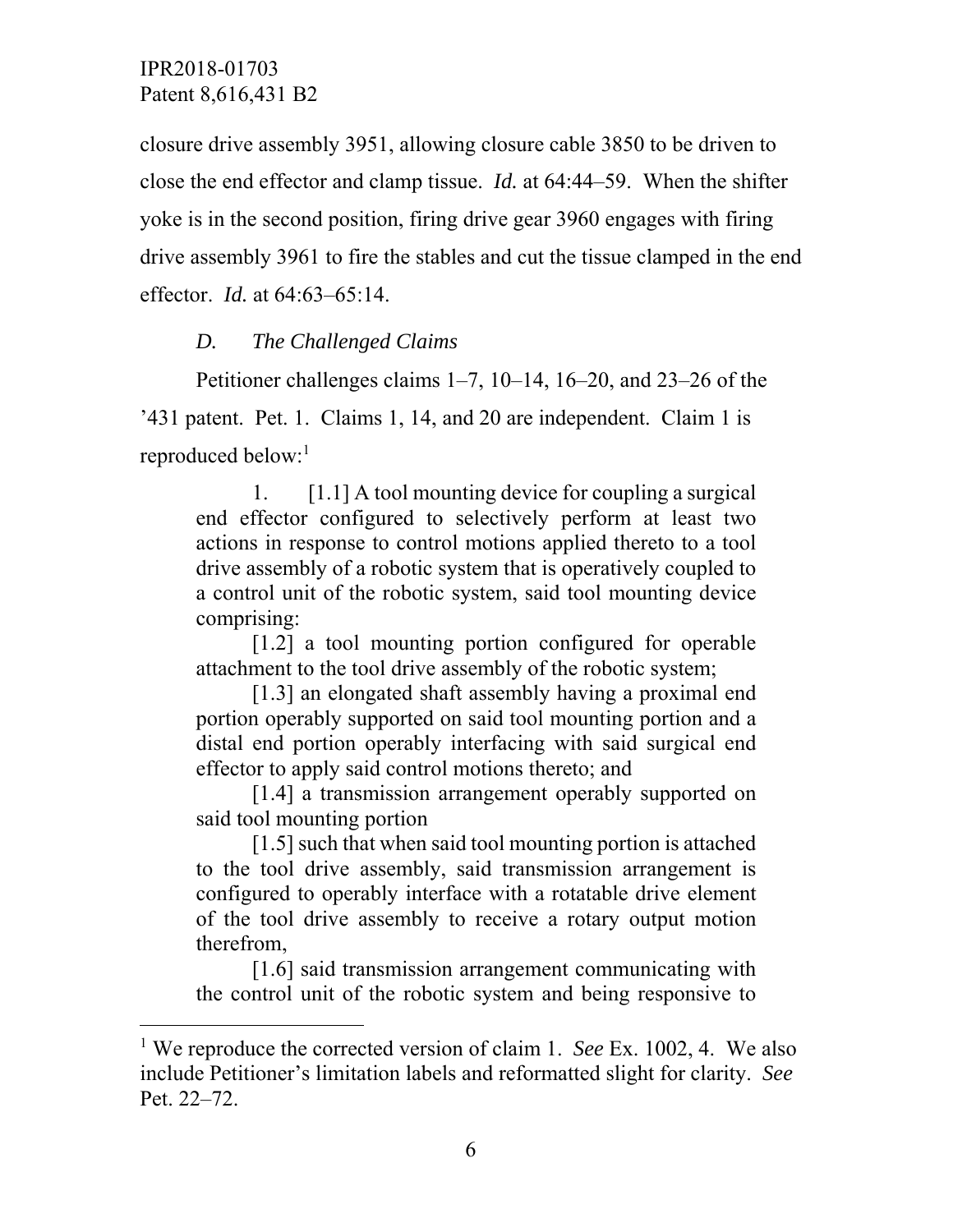$\overline{a}$ 

actuation motions therefrom to move between first and second positions

[1.7] such that when said transmission arrangement is in said first position, an application of said rotary output motion thereto by said rotatable drive element of the tool drive assembly causes a first one of said control motions to be applied to a portion of said surgical end effector through said elongated shaft assembly and when said transmission arrangement is in said second position, said application of said rotary output motion thereto by said rotatable drive element of the tool drive assembly causes a second one of said control motions to be applied to another portion of said surgical end effector through said elongated shaft assembly.

#### *E. Asserted Grounds of Unpatentability*

Petitioner contends that the challenged claims are unpatentable based on the following specific grounds (Pet. 3):

| No. | Reference[s]                                           | <b>Basis</b> | Claim[s] Challenged   |
|-----|--------------------------------------------------------|--------------|-----------------------|
|     | Tierney <sup>2</sup> and Whitman <sup>3</sup>          |              | $\S$ 103   1–6, 10–13 |
|     | Tierney, Whitman, and<br>Zemlok <sup>4</sup>           | § 103        | 7, 14, 16–20, 23–26   |
|     | Whitman                                                | $\S 102$     | $1, 2, 6, 10-13$      |
|     | Tierney, Whitman, and<br>Timm Application <sup>5</sup> | $\&$ 103     | 11                    |

2 U.S. Pat. No. 7,524,320 B2 (iss. Apr. 28, 2009) (Ex. 1005).

3 U.S. Pat. Appl. Pub. No. 2009/0101692 A1 (publ. Apr. 23, 2009) (Ex. 1004).

4 U.S. Pat. Appl. Pub. No.2008/0251568 A1 (publ. Oct. 16, 2008) (Ex. 1006).

5 U.S. Pat. Appl. Pub. No. 2008/0308601 A1 (publ. Dec. 18, 2008) (Ex. 1016).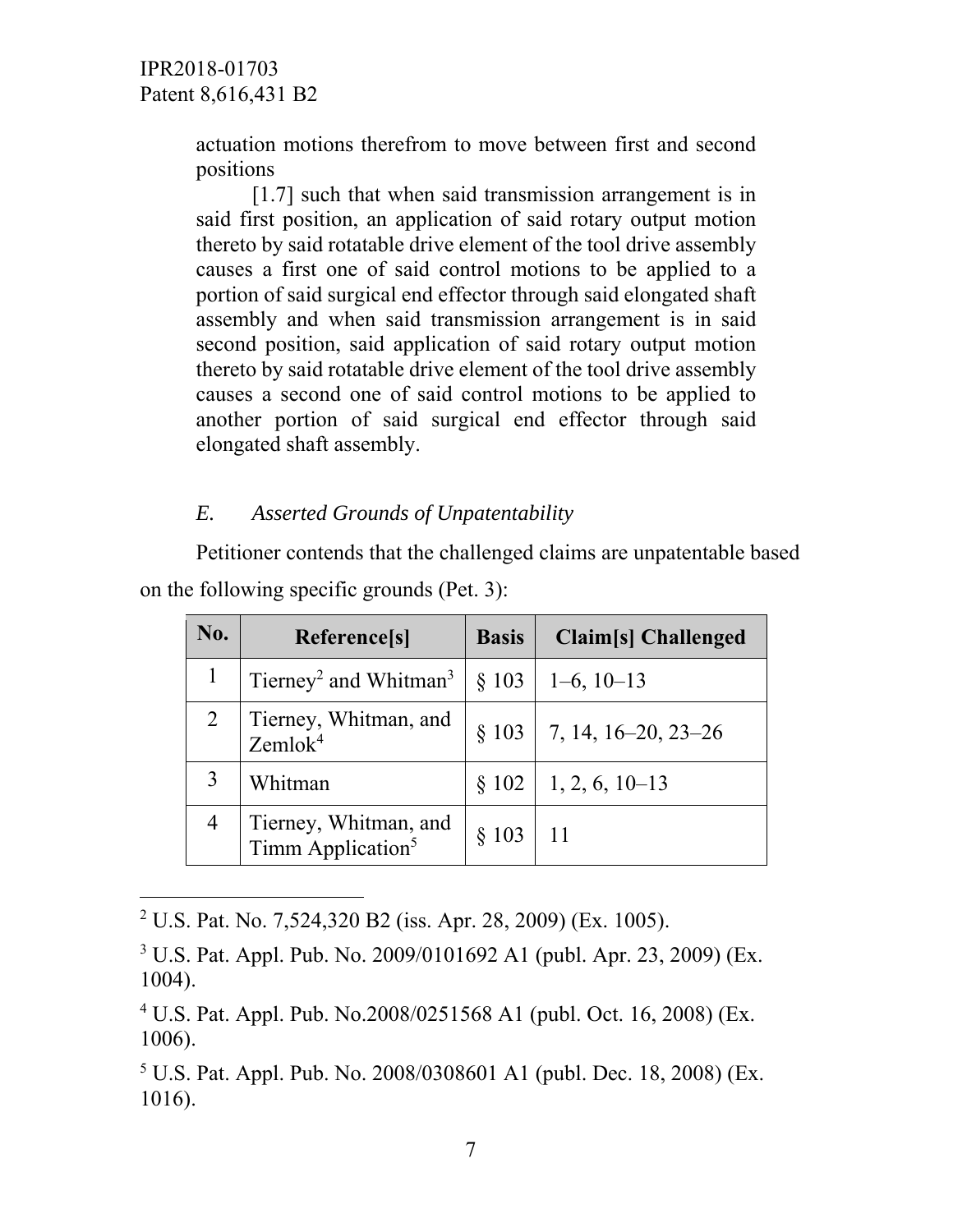# In support of its proposed grounds, Petitioner relies on the Declaration of Dr. Bryan Knodel (Ex. 1003).

## II. ANALYSIS

## *A. Level of Ordinary Skill in the Art*

Petitioner's Declarant, Dr. Knodel, asserts that a person of ordinary skill in the art "would have had the equivalent of a Bachelor's degree or higher in mechanical engineering with at least 3 years working experience in the design of comparable surgical devices." Ex. 1003 ¶ 25. Dr. Knodel also asserts that "[a]dditional education in a relevant field, such as mechanical engineering or robotics (to the extent pertinent), or industry experience may compensate for a deficit in one of the other aspects of the[se] requirements." *Id.* At this stage of the proceeding, Patent Owner does not dispute this definition or otherwise proffer its own definition. On this record and for purposes of this decision, we adopt Petitioner's definition. Further, we presume that the cited prior art references reflect the level of ordinary skill at the time of the invention. *See Okajima v. Bourdeau*, 261 F.3d 1350, 1355 (Fed. Cir. 2001).

#### *B. Claim Construction*

 $\overline{a}$ 

The Petition in this proceeding was filed before November 13, 2018; therefore, we determine whether to institute *inter partes* review of the claims based on the "broadest reasonable construction" of the claims in light of the specification in which the claims appear.  $37$  C.F.R.  $\S$  42.100(b) (2018);<sup>6</sup> see

<sup>6</sup>*See* Changes to the Claim Construction Standard for Interpreting Claims in Trial Proceedings Before the Patent Trial and Appeal Board, 83 Fed. Reg.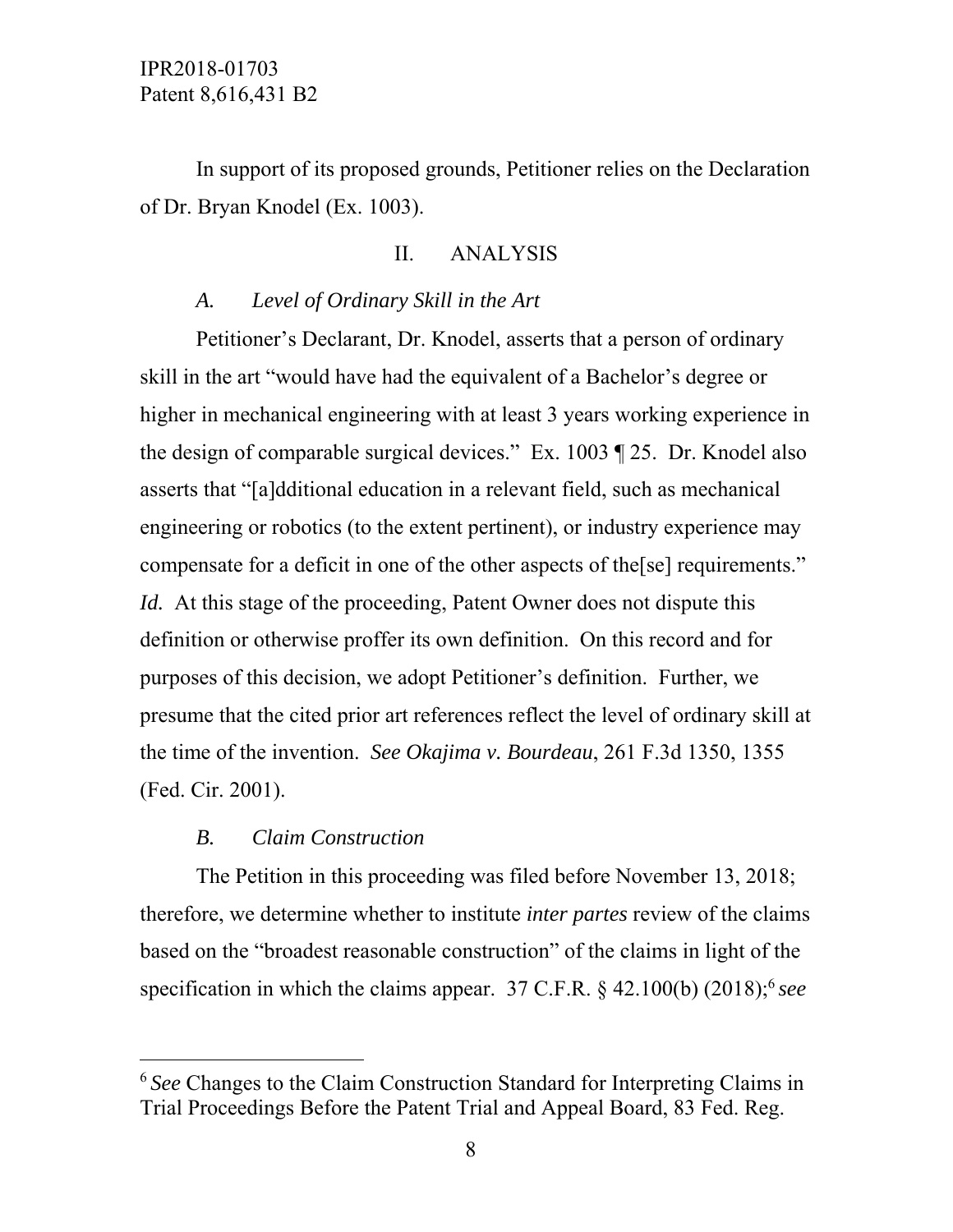$\overline{a}$ 

*also Cuozzo Speed Techs., LLC v. Lee*, 136 S. Ct. 2131, 2142 (2016) (upholding the use of the broadest reasonable interpretation standard). Under this standard, claim terms are generally given their ordinary and accustomed meaning as understood by one of ordinary skill in the art, unless it appears from the specification, the file history, or other evidence asserted by the parties that the inventor used them differently. *In re Paulsen*, 30 F.3d 1475, 1480 (Fed. Cir. 1994). Any special definition for a claim term must be set forth in the specification with reasonable clarity, deliberateness, and precision. *Id.*

Neither party proposes constructions for any claim term. At this stage of the proceeding, no claim term requires express construction. *See Vivid Techs., Inc. v. Am. Sci. & Eng'g, Inc.*, 200 F.3d 795, 803 (Fed. Cir. 1999) (holding that only terms that are in controversy need to be construed, and "only to the extent necessary to resolve the controversy").

# *C. Patent Owner's Challenges to Institution Under 35 U.S.C. §§ 314(a) and 325(d)*

Before addressing the merits of the Petition, we consider Patent Owner's contention that we should exercise our discretion under 35 U.S.C. §§ 314(a) and 325(d) and deny institution. We have considered Patent Owner's arguments but find them unpersuasive.

Institution of *inter partes* review under 35 U.S.C. § 314(a) is discretionary. *See* 35 U.S.C. § 314(a) (stating "[t]he Director *may not* authorize an *inter partes* review to be instituted unless the Director determines that the information presented in the petition . . . shows that there

<sup>51,340 (</sup>Oct. 11, 2018) (to be codified at 37 C.F.R. pt. 42) (changing claim construction standard for petitions filed on or after November 13, 2018).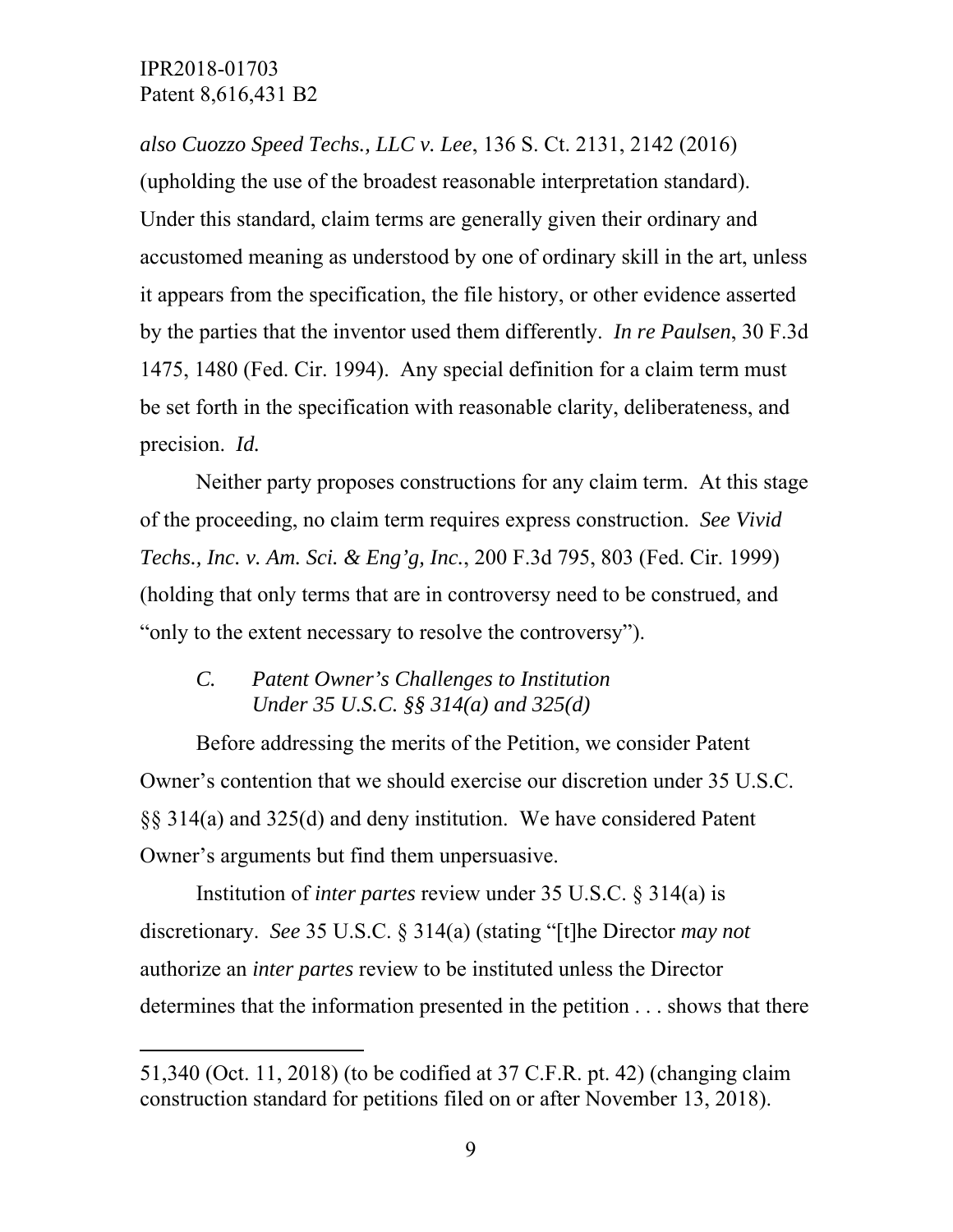is a reasonable likelihood that the petitioner would prevail with respect to at least 1 of the claims challenged in the petition" (emphasis added)); *Harmonic Inc. v. Avid Tech., Inc.*, 815 F.3d 1356, 1367 (Fed. Cir. 2016) ("[T]he PTO is permitted, but never compelled, to institute an IPR proceeding.").

The exercise of our discretion to institute an *inter partes* review is informed by 35 U.S.C. § 325(d), which requires us to "take into account whether, and reject the petition . . . because, the same or substantially the same prior art or arguments previously were presented to the Office." In applying § 325(d) based on prior *inter partes* review petitions, the Board considers the following factors:

- 1. whether the same petitioner previously filed a petition directed to the same claims of the same patent;
- 2. whether at the time of filing of the first petition the petitioner knew of the prior art asserted in the second petition or should have known of it;
- 3. whether at the time of filing of the second petition the petitioner already received the patent owner's preliminary response to the first petition or received the Board's decision on whether to institute review in the first petition;
- 4. the length of time that elapsed between the time the petitioner learned of the prior art asserted in the second petition and the filing of the second petition;
- 5. whether the petitioner provides adequate explanation for the time elapsed between the filings of multiple petitions directed to the same claims of the same patent;
- 6. the finite resources of the Board; and
- 7. the requirement under 35 U.S.C.  $\S 316(a)(11)$  to issue a final determination not later than 1 year after the date on which the Director notices institution of review.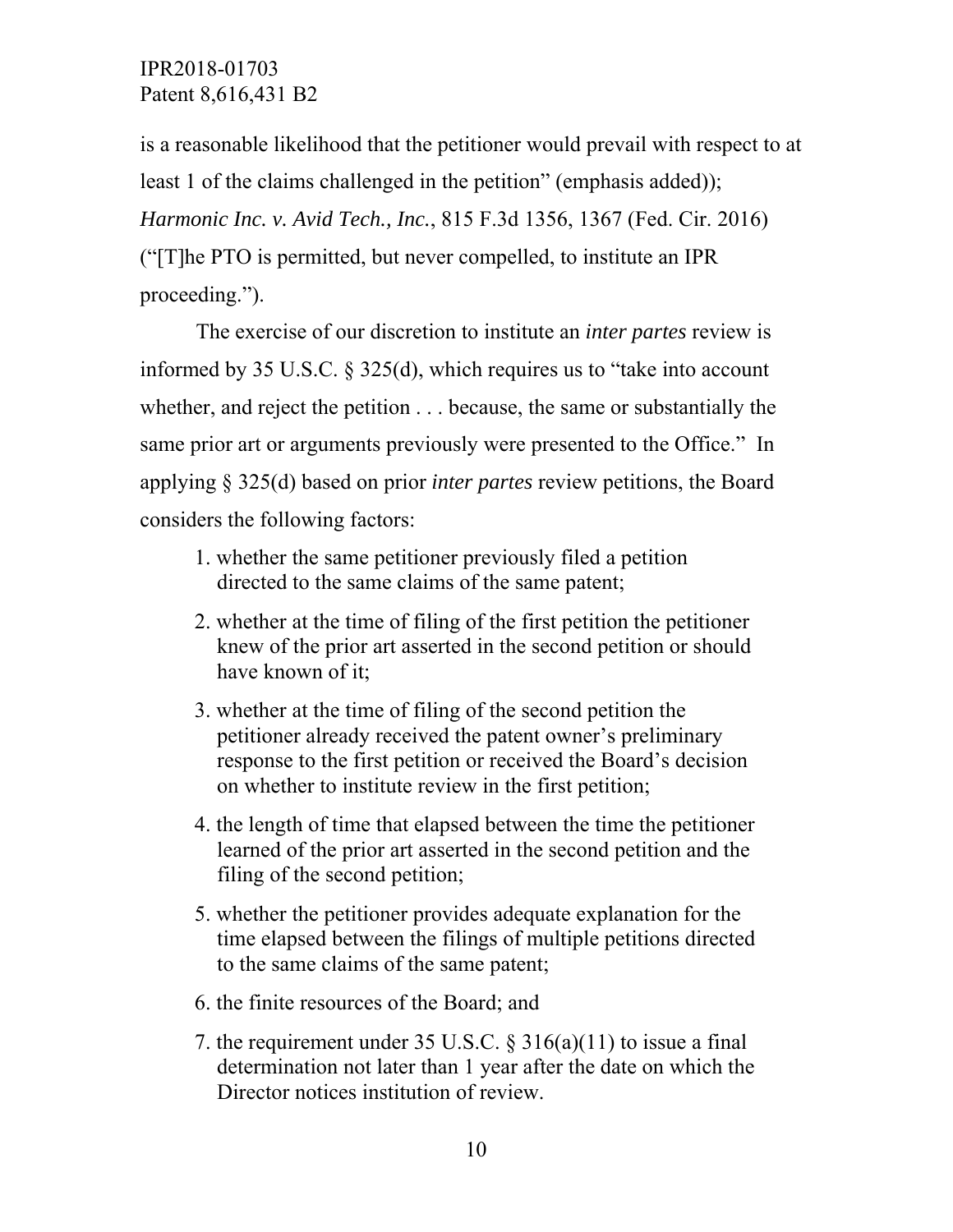*General Plastic Indus. Co. v. Canon Kabushiki Kaisha*, Case IPR2016- 01357, slip op*.* at 16 (PTAB Sept. 6, 2017) (Paper 19) (precedential). Although the *General Plastic* factors explicitly pertain to petitions challenging the same patent as previously challenged in an *inter partes* review or other proceeding under the AIA, the same or similar factors have been applied to consider allegations that the same or substantially the same prior art or arguments were considered during examination of the patent. *See NHK Spring Co. v. Intri-Plextechnologies, Inc.*, Case IPR2018-00752, slip op. at 11–12 (PTAB Sept. 12, 2018) (Paper 8) (applying similar factors in denying institution where petition asserted the same prior art considered during examination). We also note that  $\S 325(d)$  is not intended to be the sole basis for the exercising our discretion to deny institution under  $\S 314(a)$ . *General Plastics*, slip op. at 19.

## *1. Parallel District-Court Litigation*

Patent Owner first argues that we should deny institution because Petitioner delayed filing the Petition "until such time that the IPR, if instituted, would result in a final written decision only after the same validity issues have been resolved by a district court." Prelim. Resp. 41. Patent Owner asserts that this would frustrate the AIA's objective of providing "an effective and efficient alternative to district court litigation." *Id.* at 40 (citing *General Plastics*, slip op. at 16–17). Patent Owner also contends that "[t]he Board has applied its discretion to deny institution under  $\S$ § 314(a) and 324(a) on facts substantially identical to those presented here." *Id.* at 42 (citing *NHK Spring*, Paper 8).

We have considered this argument but find it unpersuasive. As an initial matter, there is no *per se* rule against instituting an *inter partes* review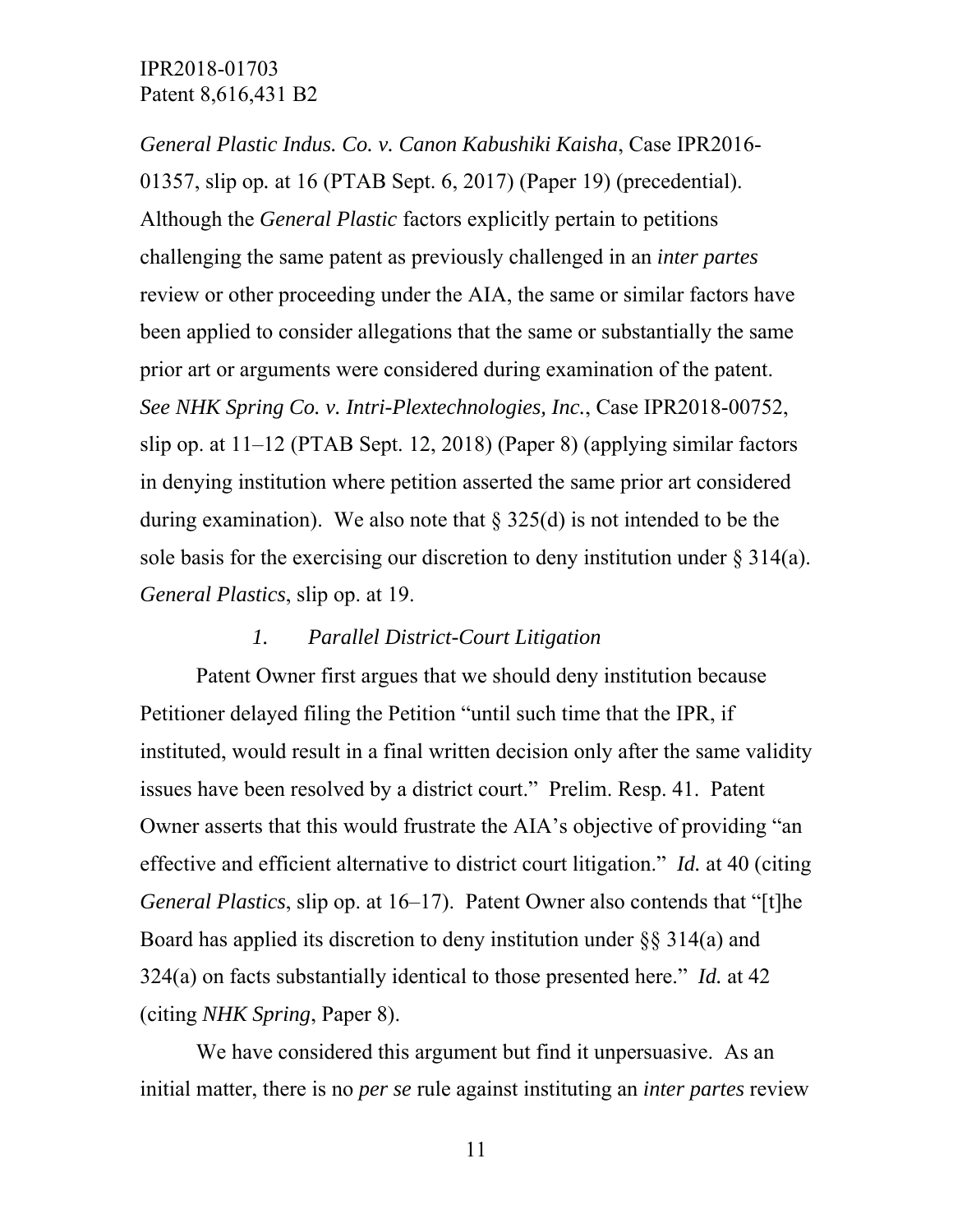-

when any Final Decision may issue after a district court has addressed the patentability of the same claims. Nor should there be. Instituting under such circumstances gives the district court the opportunity, at its discretion, to conserve judicial resources by staying the litigation until the review is complete, thus satisfying the AIA's objective of providing "an effective and efficient alternative to district court litigation." Moreover, as noted above and as Patent Owner points out (Prelim. Resp. 43), we would apply a different claim-construction standard than the district court would apply. Although Patent Owner asserts that "there are no claim construction issues to be resolved in this proceeding," the panel may nonetheless decide in its Final Written Decision to construe a term more broadly than the district court.

*NHK Spring* does not persuade us otherwise.7 In *NHK Spring*, the Board determined not to institute *inter partes* review under § 325(d) because the prior art asserted in that proceeding was "a subset of the same prior art that the Examiner applied in rejecting the claims during prosecution," and "the arguments that the Petitioner advanced were "substantially similar to the findings the Examiner made to reject the claims." *NHK Spring*, slip op. at 18. Although the Board also considered, and found persuasive, the patent owner's argument under  $\S 314(a)$  that institution would be an inefficient use of Board resources because district-court litigation addressing the same validity issues would likely be completed before a final written decision would issue, the Board made clear that weighing the § 325(d) factors alone

<sup>7</sup> *NHK Spring* has not been designated as either precedential or informative under Patent Trial and Appeal Board Standard Operating Procedure 2.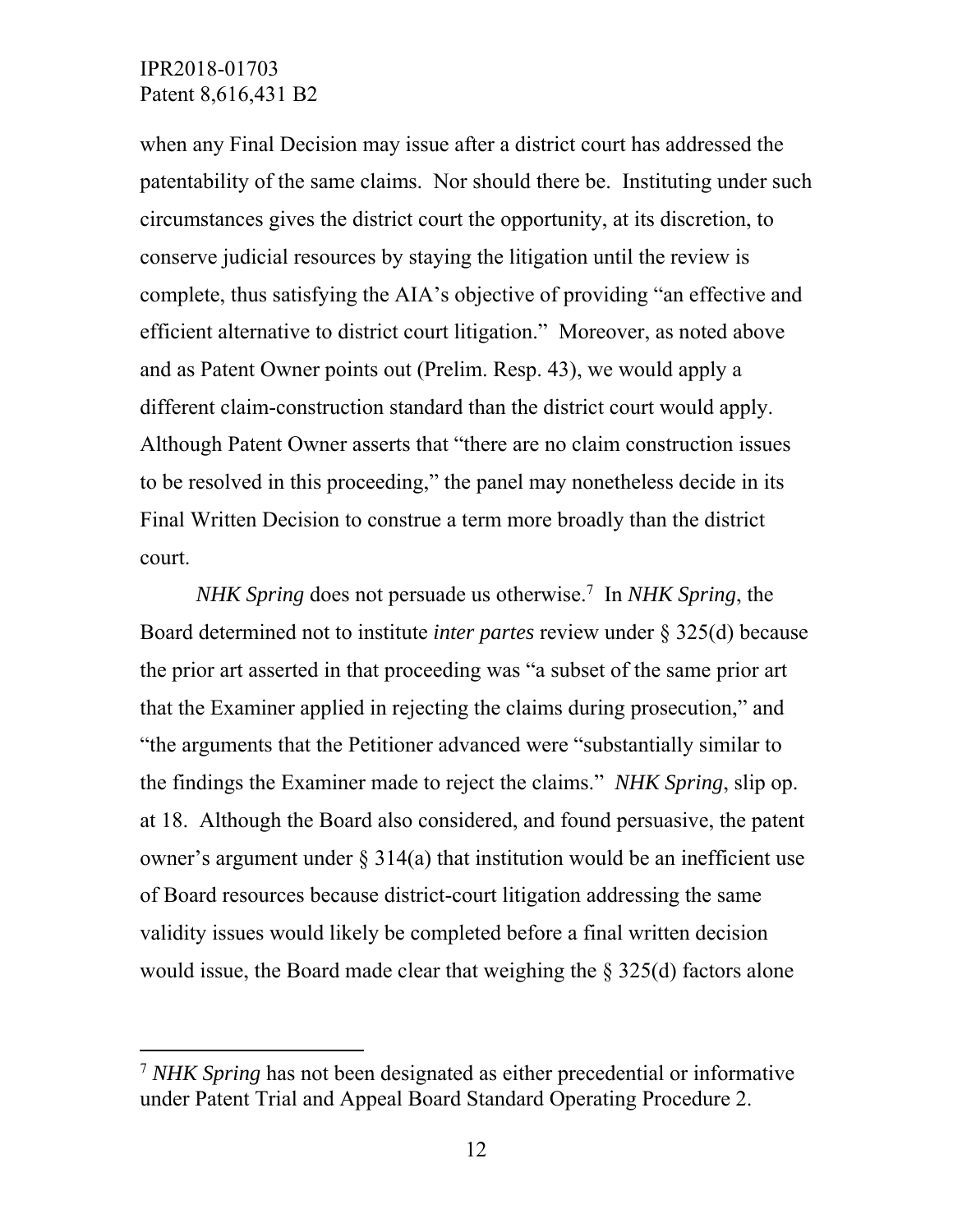-

was sufficient to deny institution. *Id.* at 18–20.<sup>8</sup> NHK Spring does not suggest, much less hold, that *inter partes* review should be denied under § 314(a) solely because a district court is scheduled to consider the same validity issues before the *inter partes* review would be complete.

#### *2. Section 325(d) Factors*

Second, Patent Owner argues that we should deny institution because the *General Plastic* factors weigh against institution. Prelim. Resp. 43. In particular, Patent Owner argues that "[f]actor 3 weighs strongly against institution." *Id.* at 45. Patent Owner asserts that Petitioner has an "unfair advantage" because "Petitioner had the advantage of reviewing four of Patent Owner's preliminary responses in related IPR proceedings before filing the current Petition," and "Petitioner has admitted to the Board in a related proceeding that it is relying on the Board's institution decisions in related proceedings to tailor its strategy and arguments." *Id.* at 45 (citing IPR2018-00936, Ex. 1008, 19).

We disagree. First, none of the four *inter partes* review proceedings to which Patent Owner refers were directed to the '431 patent; nor do any of them involve the same prior art asserted in this proceeding. Further, the Petition in this case was filed before any of the institution decisions were issued in the related proceedings, so Petitioner could not have tailored its arguments in the Petition in light of those decisions. Under these circumstances, we are not persuaded that Petitioner has gained an unfair

<sup>8</sup> *NHK Spring* also differs from the present case because the patent at issue in *NHK Spring* had expired and thus the Board would have applied the same claim-construction standard as the district court. *NHK Spring*, slip op. at 19.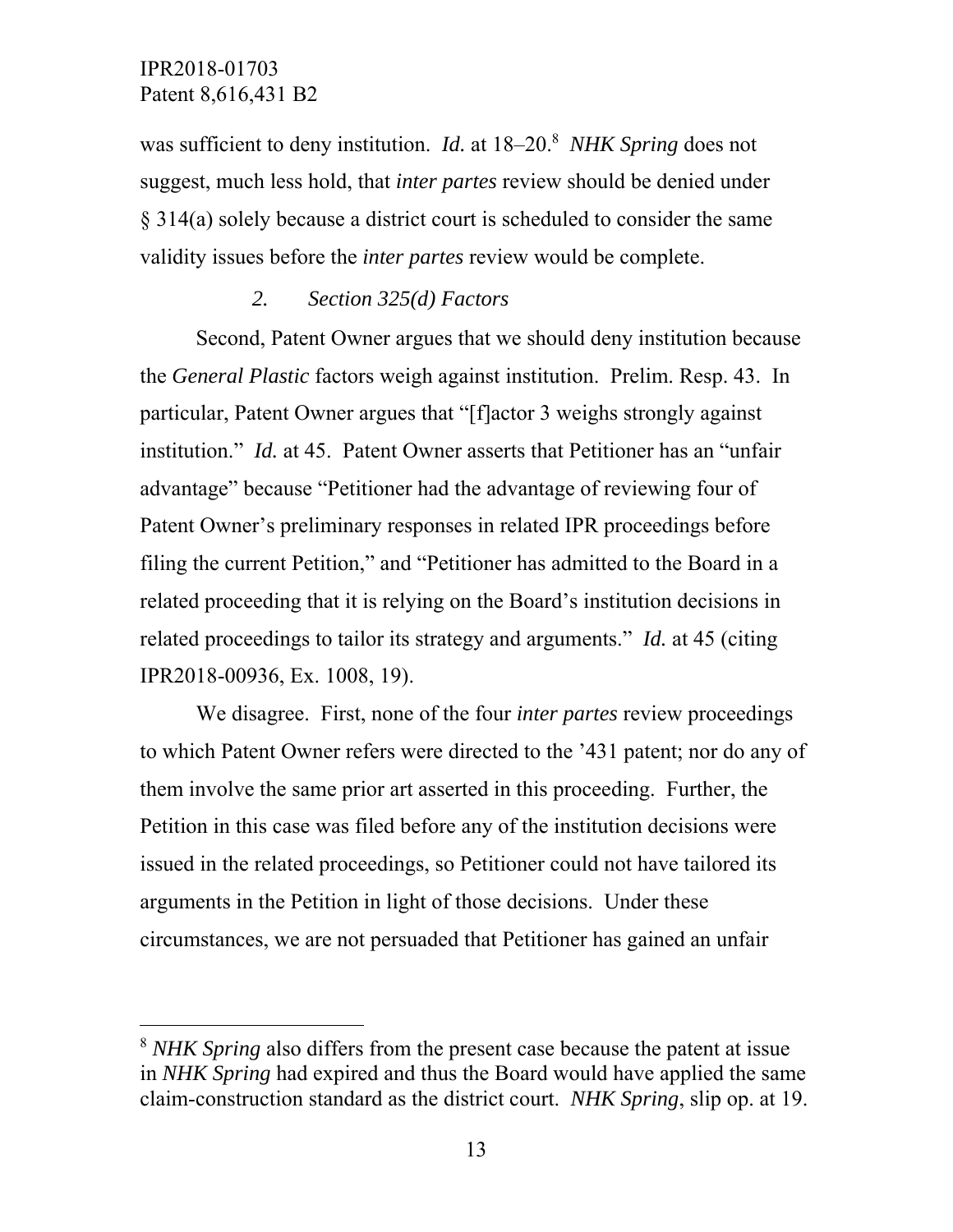advantage because of the timing of the Petitioner's filing, or that factor 3 otherwise weighs against institution.

Patent Owner also asserts that *General Plastic* factors 4, 6, and 7 weigh against institution.<sup>9</sup> Regarding factor 4, Patent Owner asserts that "Petitioner was aware of the primary prior art relied upon in the Petition no later than March 20, 2018," but "delayed for six months in filing its petition, allowing it to obtain an unfair advantage." Prelim. Resp. 46. However, as discussed above, we are not persuaded that Petitioner's timing in filing the Petition gave Petitioner an unfair advantage. Patent Owner's discussion of factors 6 and 7 mirrors its argument regarding the parallel district-court litigation, which we find unpersuasive.

#### *3. Summary*

l

Having weighed the *General Plastic* factors, and having considered Patent Owner's additional argument, we decline to exercise our discretion under  $\S$ § 314(a) and 325(d) to deny institution.

## *D. Ground 1: Claims 1–6 and 10–13—Obviousness—Tierney and Whitman*

Petitioner alleges that claims 1–6 and 10–13 would have been obvious over Tierney and Whitman. Pet. 13–57. Patent Owner opposes. Prelim. Resp. 31–40.

<sup>&</sup>lt;sup>9</sup> Patent Owner asserts that factor 1 "weighs slightly in favor of institution," factor 2 is "neutral," and factor 5 "weighs against institution or is neutral." Prelim. Resp. 45–46. We agree that factor 1 weighs in favor of institution because Petitioner has not previously filed a petition directed to the '431 patent. Because no such prior petition has been filed, factors 2 and 5 are not applicable.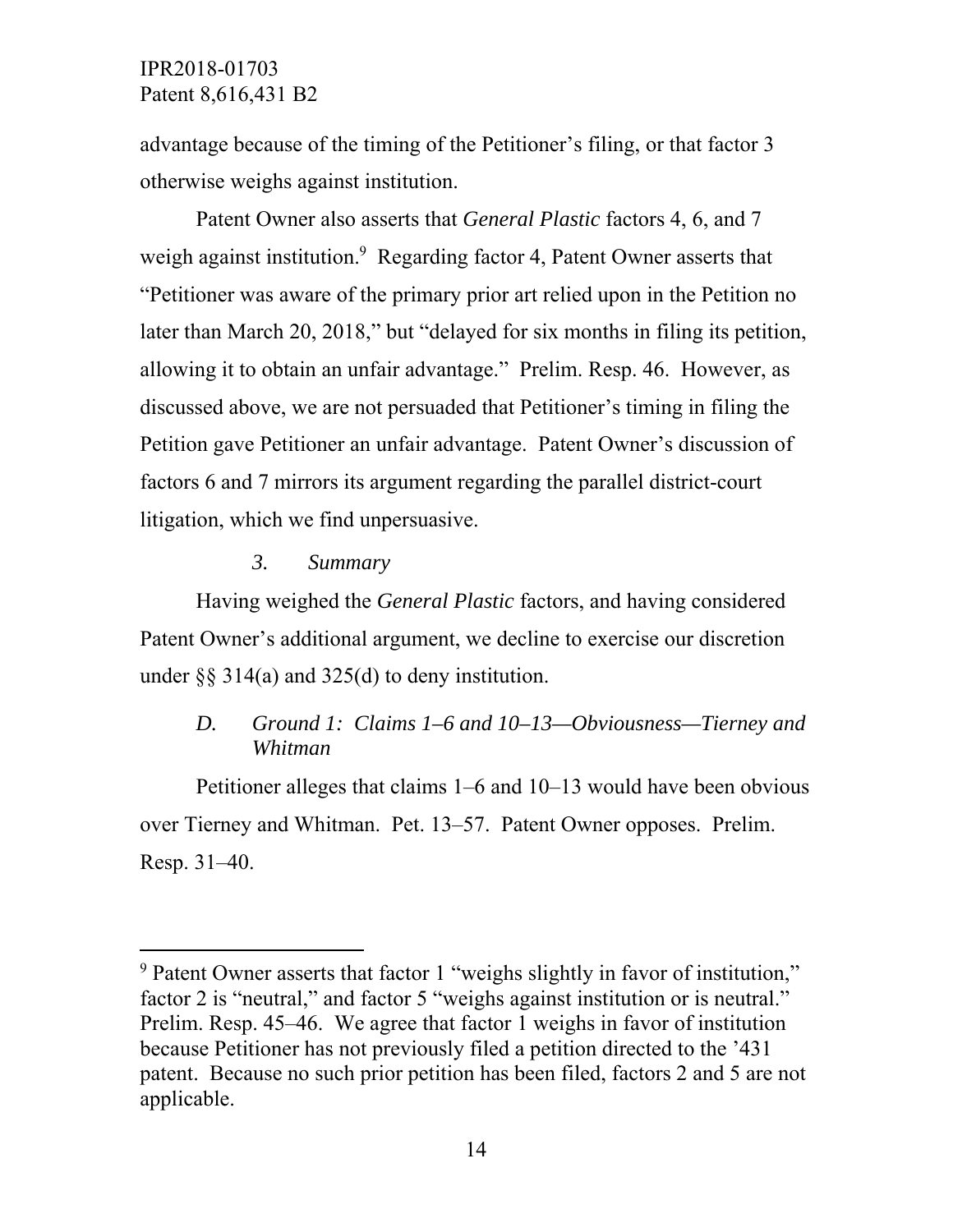#### *1. Tierney (Ex. 1005)*

Tierney discloses a robotic surgical system in which a plurality of different tool types can be coupled to a robotic manipulator. Ex. 1005, 4:31–44. Figure 4 depicts an exemplary tool, and is reproduced below:



Figure 4, reproduced above, depicts tool 54 comprising rigid shaft 102 with surgical end effector 114 at the distal end and housing 108 at the proximal end. *Id.* at 9:11–13. Housing 108 includes interface 110 that mechanically and electrically couples tool 54 to a robotic manipulator. *Id.* at 9:13–15. Figures 6 and 7F of Tierney are reproduced below:



Figures 6 and 7F, reproduced above, respectively depict interface 110 and adapter 128 mounted to manipulator holder 129. *Id.* at 5:62–63, 66–67. Interface 110 comprises driven elements 118, which mechanically couple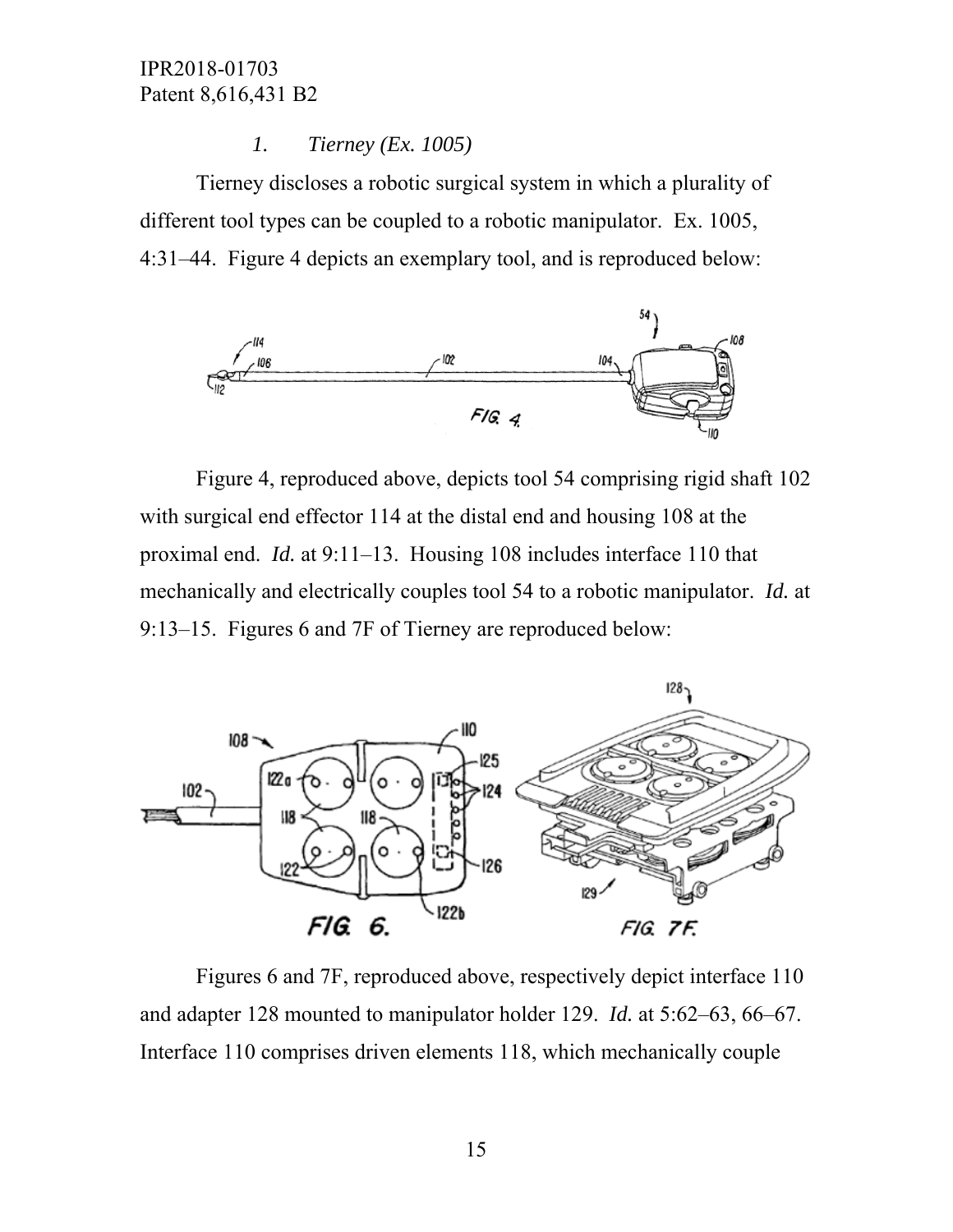end effector 114 to drive motors in the manipulator via adapter 128 and tool holder 129. *Id.* at 10:12–15.

#### *2. Whitman (Ex. 1004)*

Whitman relates to a powered, rotating, and articulating surgical device for clamping, cutting, and stapling tissue. Ex. 1004 ¶ 3. Figure 2B of Whitman depicts an exemplary device, and is reproduced below:





Figure 2B schematically depicts surgical device 11 comprising jaw portion 11a pivotably coupled to shaft portion 11b by hinge portion 11c. *Id.* ¶ 70. Shaft portion 11b is, in turn, coupled to handle 1103. *Id.* ¶ 72. Surgical device 11 may perform a number of different movements: jaws 50, 80 of jaw portion 11a are pivotable relative to each other about pivot axis A to clamp tissue; jaw portion 11a is pivotable relative to shaft portion 11b about hinge portion 11c and pivot axis B; and jaw and shaft portions 11a, b are rotatable relative to handle 1103 about longitudinal axis D. *Id.* ¶¶ 70–72, 74. Surgical device 11 is also capable of driving a staple-pushing element and cutting blade through tissue clamped by the jaw portion. *Id.* ¶ 82. Each of these movements and functions is performed using a separate driver: clamping driver 88, articulation driver 201, rotation driver 202, and firing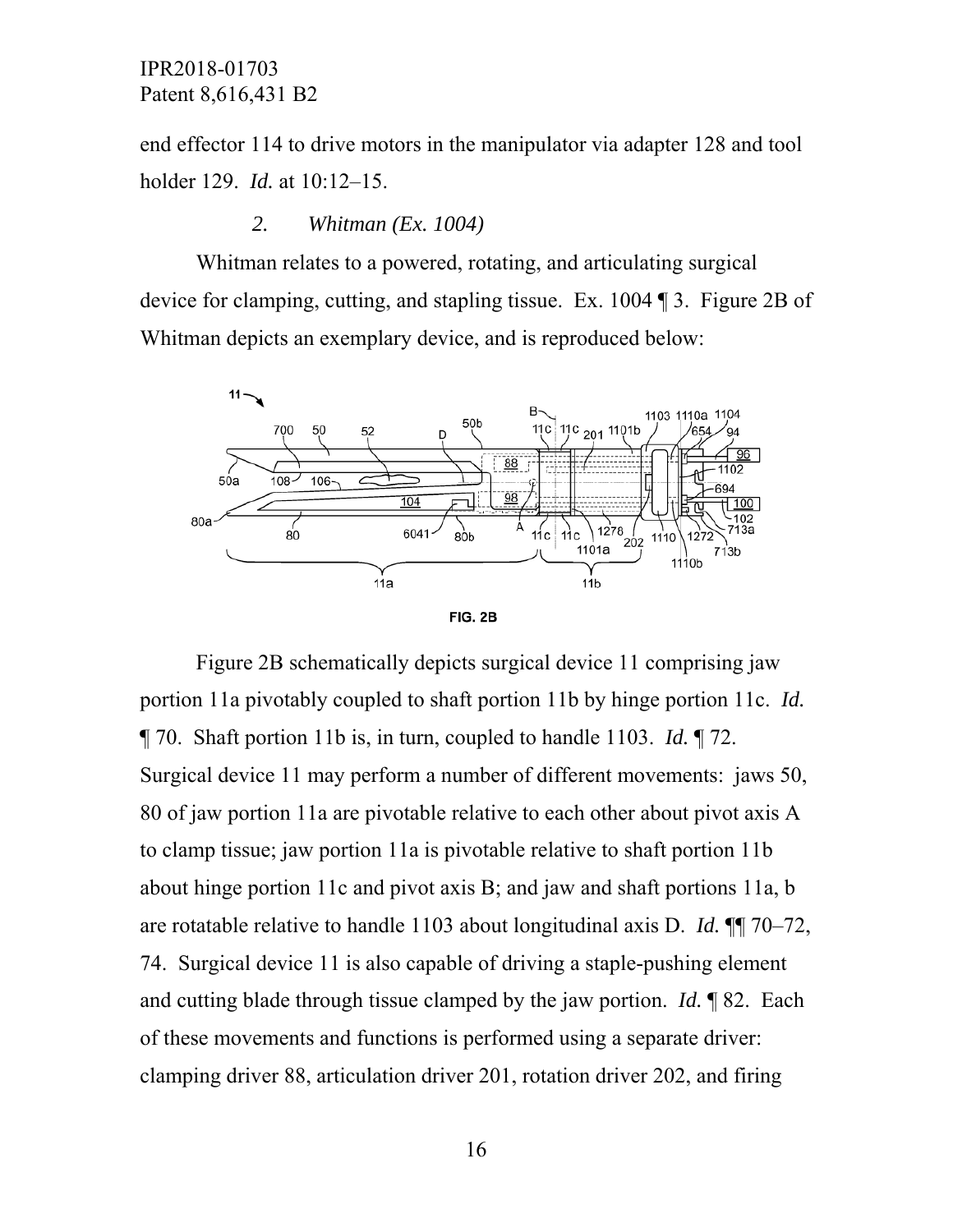driver 98, respectively. *Id.* ¶¶ 75, 79–82. Function selection module 1110 is actuated by first rotatable drive shaft 1110a to move between four different functional positions; in each of these positions, function selector module 1110 causes engagement of second rotatable drive shaft 1110b to select one of drivers 88, 98, 201, 202, which performs the function associated with that driver. *Id.* ¶ 76. First rotatable drive shaft 1110a is driven by first motor 96 via third rotatable drive shaft 94, and second rotatable drive shaft 1110b is driven by second motor 100 via fourth rotatable drive shaft 102. *Id.* ¶ 78.

Figure 3B of Whitman depicts handle 1103 and function selector module 1110 in greater detail, and is reproduced below.



As shown in Figure 3B, reproduced above, rotation of first rotatable drive shaft 1110a causes rotation of selector shaft 601, which in turn causes function selector block 609 to move proximally or distally, depending on the rotation direction, to one of four functional positions. *Id.* ¶¶ 92–93, 114, 141. Each functional position engages one of the functional drivers with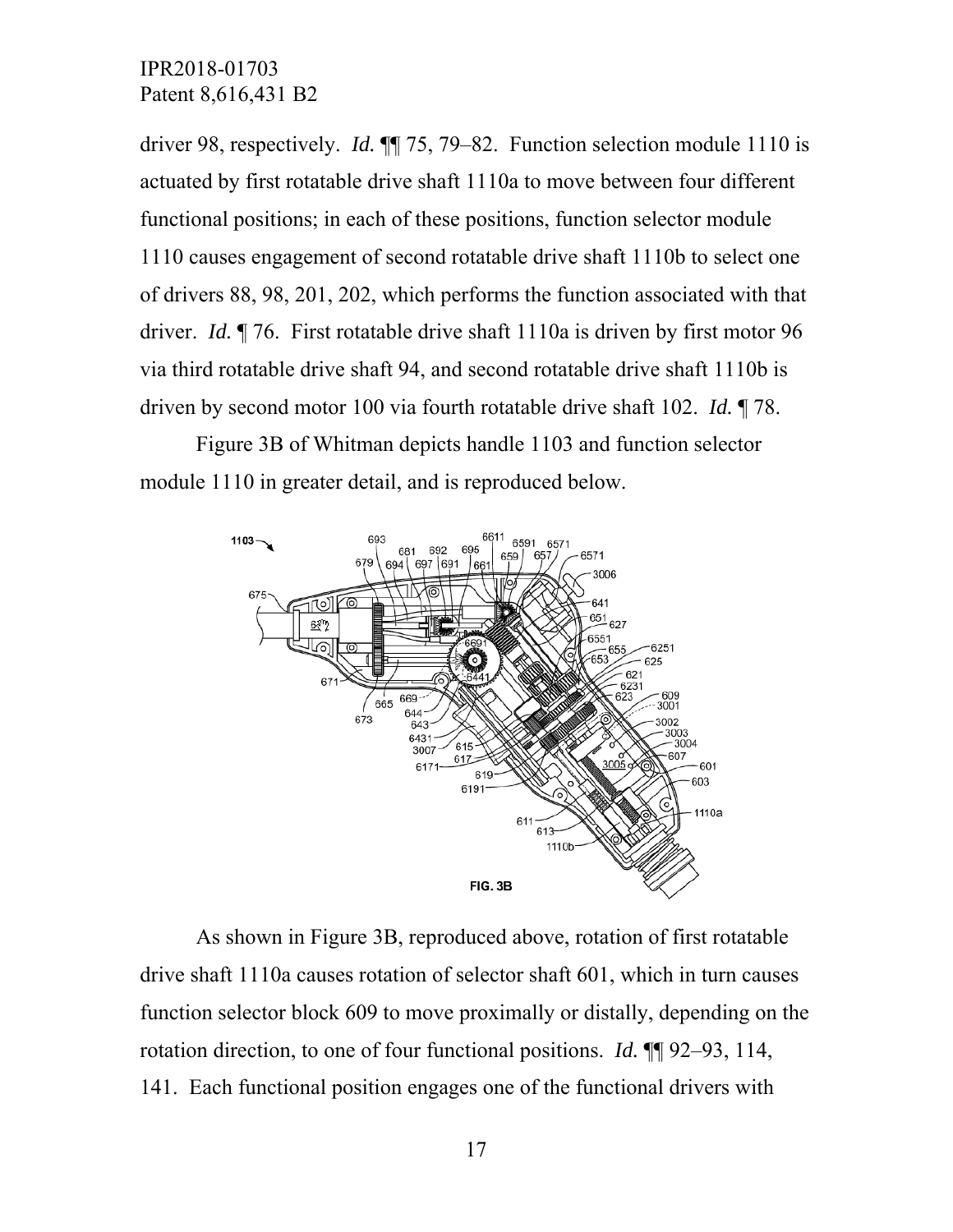second rotatable drive shaft 1110b, via function shaft 611, to allow second rotatable drive shaft 1110b to drive the selected driver to perform the selected function. *Id.* ¶¶ 140, 149, 157, 164–66, 174, 197, 203.

#### *3. Principles of Law*

"A patent for a claimed invention may not be obtained,

notwithstanding that the claimed invention is not identically disclosed as set forth in [35 U.S.C. § 102], if the differences between the claimed invention and the prior art are such that the claimed invention as a whole would have been obvious before the effective filing date of the claimed invention to a person having ordinary skill in the art to which the claimed invention pertains." 35 U.S.C. § 103. Obviousness is a question of law based on underlying findings of fact. *Graham v. John Deere Co.*, 383 U.S. 1, 17 (1966). The underlying factual considerations "include the scope and content of the prior art, the differences between the prior art and the claimed invention, the level of ordinary skill in the art, and any relevant secondary considerations" of non-obviousness, including commercial success of the patented product or method, a long-felt but unmet need for the functionality of the patented invention, and the failure of others who have unsuccessfully attempted to accomplish what the patentee has achieved. *Id.* at 17–18. The obviousness analysis should not be conducted "in a narrow, rigid manner," but should instead focus on whether a claimed invention is merely "the result[ ] of ordinary innovation," which is not entitled to patent protection. *KSR Int'l Co. v. Teleflex Inc.*, 550 U.S. 398, 406 (2007).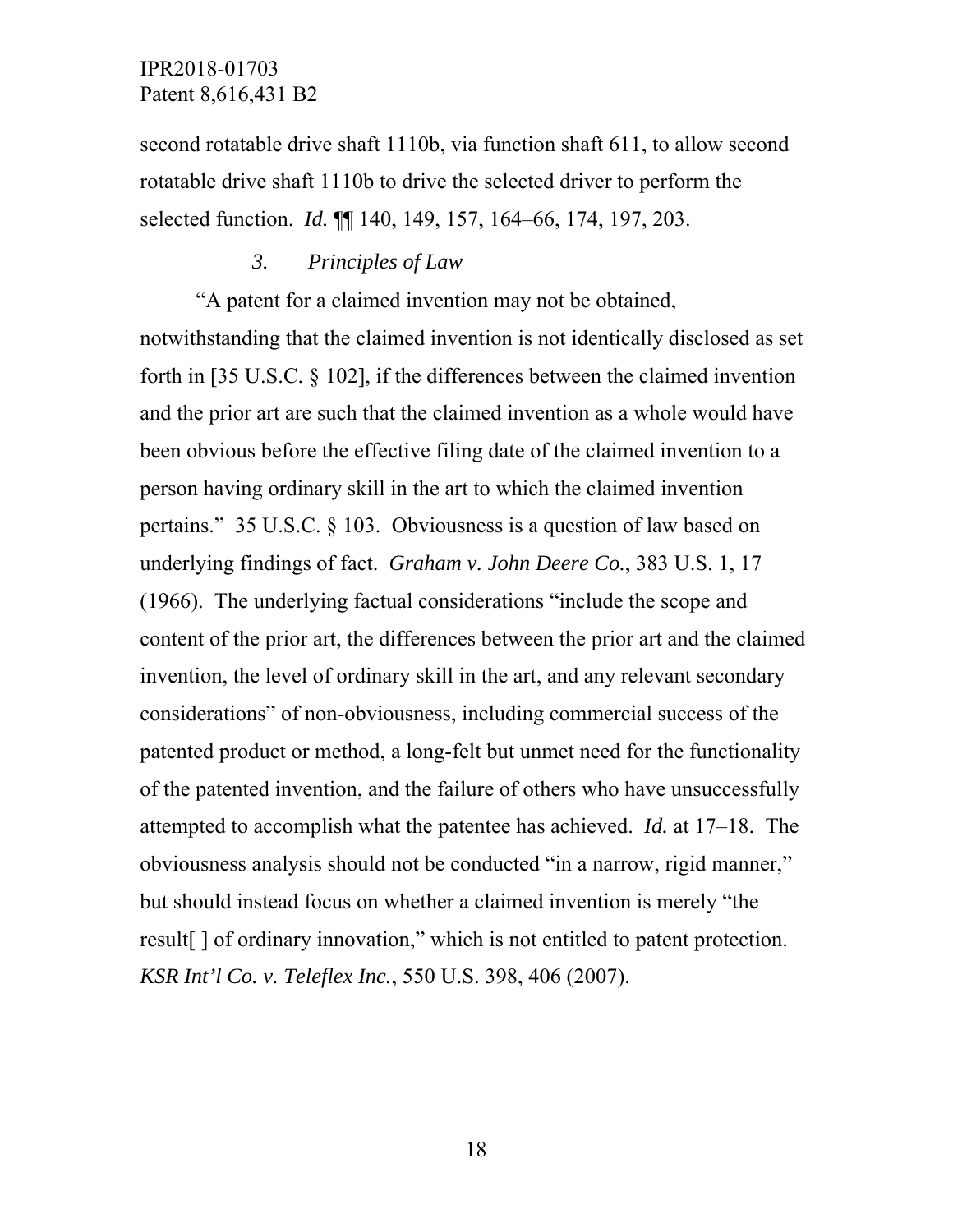*4. Discussion* 

## a. Independent Claim 1

Petitioner's analysis is somewhat ambiguous as to whether Tierney or Whitman is relied upon to teach certain elements. At one point in its analysis, Petitioner explains in detail how *Tierney* teaches the claimed surgical end effector, elongated shaft assembly, and transmission arrangement (Pet. 16–22), but subsequently states that, in Petitioner's proposed combination of Tierney and Whitman, "*Whitman's* elongated shaft assembly and end effector would be used, as would Whitman's transmission arrangement" (*id.* at 26 (emphasis added)). For purposes of this decision, we proceed on the basis that Whitman is relied on for these limitations. Thus, "Whitman's surgical device 11 [is used] with Tierney's robotic system such that Whitman's transmission is responsive to actuation motions from the controller of Tierney's robotic system to move between at least first and second positons." *Id.* (citing Ex. 1003 ¶ 57). In Petitioner's proposed combination, the components of Whitman's transmission arrangement that are in the handle would be moved to Tierney's proximal housing 108 such that

[a] first one of Tierney's driven elements 118 would drive Whitman's first rotatable drive shaft 1110a (now in Tierney's proximal housing 108), which drives selector shaft 601 to shift the position of function selector block 609, which selects the desired end effector function to be driven (rotation, articulation, clamping, or firing). A second one of Tierney's driven elements 118 would drive Whitman's "second rotatable drive shaft 1110b" (also, now located in Tierney's proximal housing 108) to rotate "function shaft 611," which provides the mechanical power to drive the selected end effector function (i.e., rotation, articulation, clamping, or firing).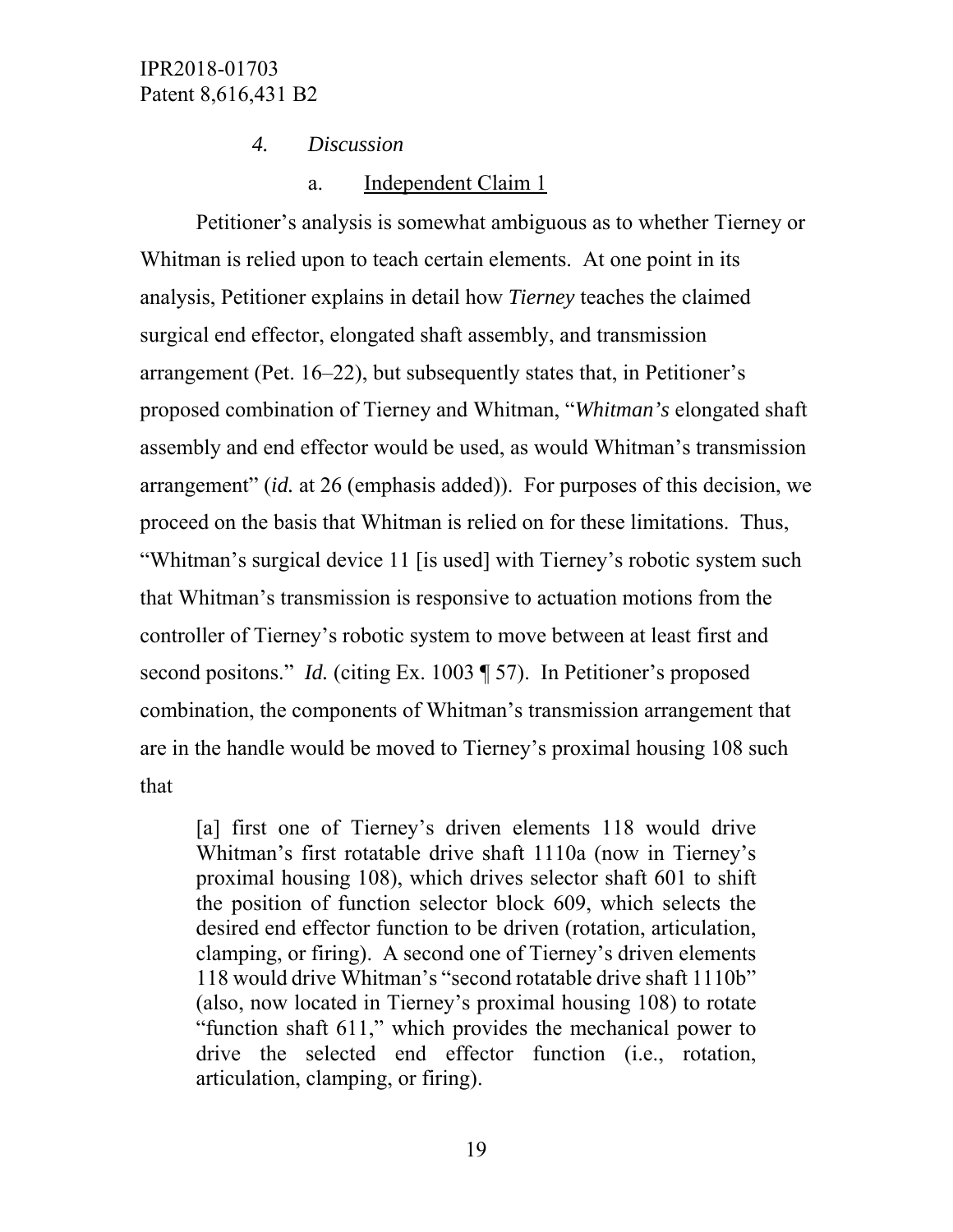-

*Id.* at 26–27 (citing Ex. 1003 ¶ 57).

Petitioner also contends that one of ordinary skill in the art would have been motivated to modify Tierney to use the surgical instrument of Whitman to, e.g., "increase the number of functions that can be performed on the end effector," and "to improve the safety, accuracy, and speed of surgery using the Whitman device." *Id.* at 28–29 (citing Ex. 1003 ¶¶ 59, 61). Petitioner further asserts that such a modification would have been the application of a known technique to a known system in a way that would have yielded predictable results. *Id.* at 30 (citing Ex. 1003 ¶ 61–62).

Patent Owner argues that Petitioner's proposed combination cannot function because Tierney's driven elements 118 "operate in a fundamentally different way" than Whitman's rotatable drive shafts. Prelim. Resp. 32. Patent Owner asserts that Whitman's "motors [96, 100] are directly connected to a low-torque/high speed drive shaft [94, 102], which is converted to low-speed/high-torque by a gearing arrangement." *Id.* at 33 (citing Ex. 1004 ¶¶ 77–78, 213). Thus, according to Patent Owner, drive shafts 94, 102 "freely rotate[] through multiple rotations to provide the sufficient force to drive the clamping and firing mechanisms." *Id.* (citing Ex. 1004 ¶ 224). Patent Owner contends that, in contrast, Tierney's driven elements 118 are not high-speed, low-torque freely spinning connectors, but rather have "an end of travel in each direction." *Id.* (citing Ex. 1005, 14:55–  $29^{10}$ , 15:24–27). Patent Owner concludes that because of this "fundamental incompatibility," there would have been no motivation to combine Whitman and Tierney. *Id.*

 $10$  We assume that this is a typographical error and that Patent Owner intended to cite to lines 55–59 of column 14.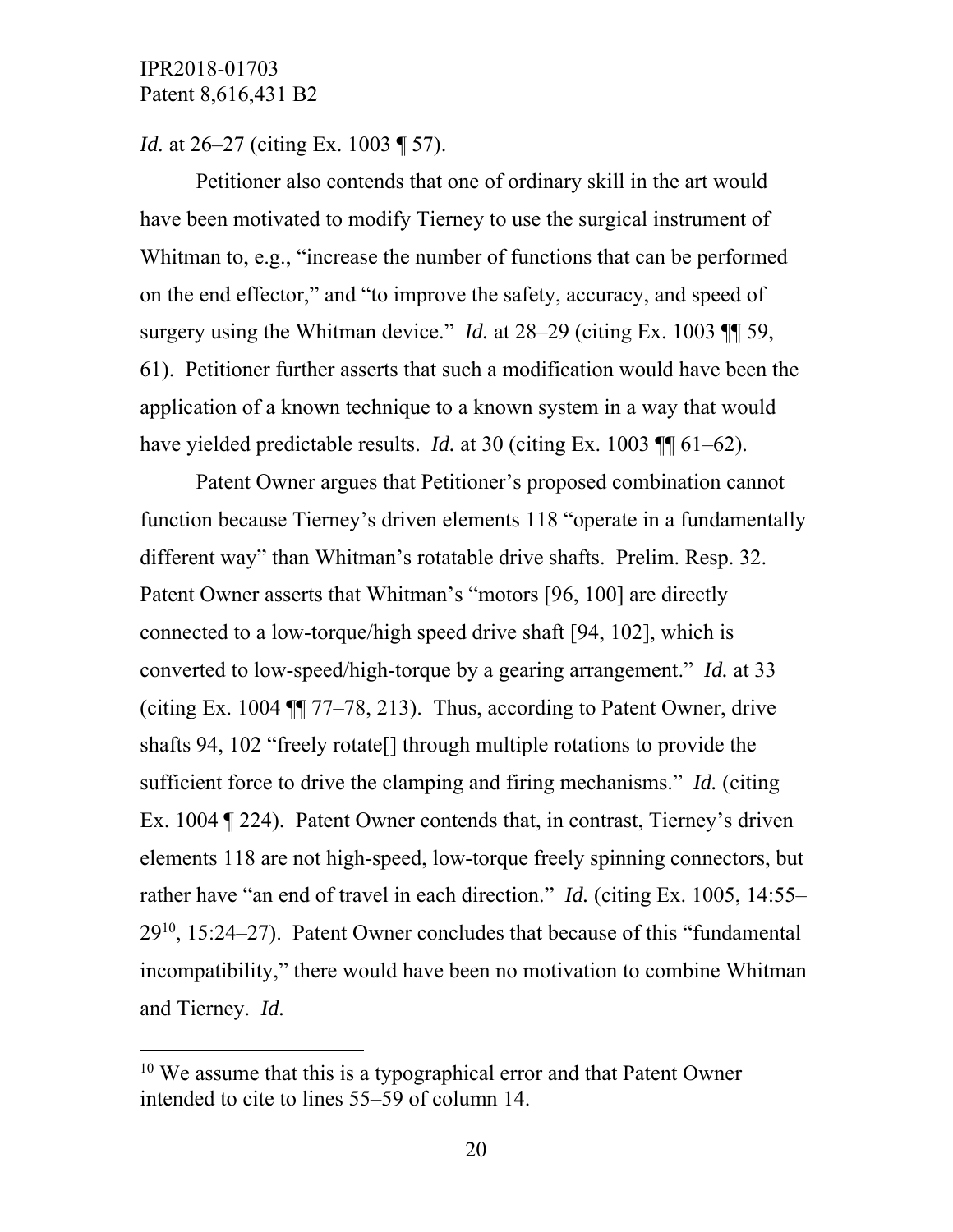We have considered this argument but find it unpersuasive on the current record. First, , it is not evident from the current record that Tierney's driven elements 118 have "an end of travel in each direction," as Patent Owner contends, because Tierney describes driven elements 118 as rotating a full  $360^\circ$ . Ex. 1005, 14:55–15:12. Second, and more importantly, this argument implies that Tierney and Whitman must be physically combinable to render claim 1 obvious. This is incorrect. "The test for obviousness is not whether the features of a secondary reference may be bodily incorporated into the structure of the primary reference." *In re Keller*, 642 F.2d 413, 425 (CCPA 1981). "Rather, the test is what the combined teachings of the references would have suggested to those of ordinary skill in the art." *Id.* Here, Petitioner has sufficiently explained, on the current record, how one of ordinary skill in the art would have combined Tierney and Whitman.

Patent Owner also argues that Petitioner's assertion that the proposed combination is merely the application of a known technique to manipulate a known system is inconsistent with Petitioner's previous statements made in connection with its own later-filed patent applications. Prelim. Resp. 35. Patent Owner asserts, for example, that Petitioner has described "the complexity associated with developing an endocutter for a robotic application," has taken the position that "a shiftable transmission for a robotic endocutter was *not* an obvious design choice," and has sought claims in 2014 "covering the very concept in the 431 Patent that it now argues was obvious in 2011." *Id.* at 35–37 (citing Ex. 2007 ¶ 8; Ex. 2005 ¶ 7, claim 1). It is unclear, however, whether and the extent to which this evidence is relevant to the obviousness of the specific claims under consideration, particularly given that Petitioner has not yet had an opportunity to respond to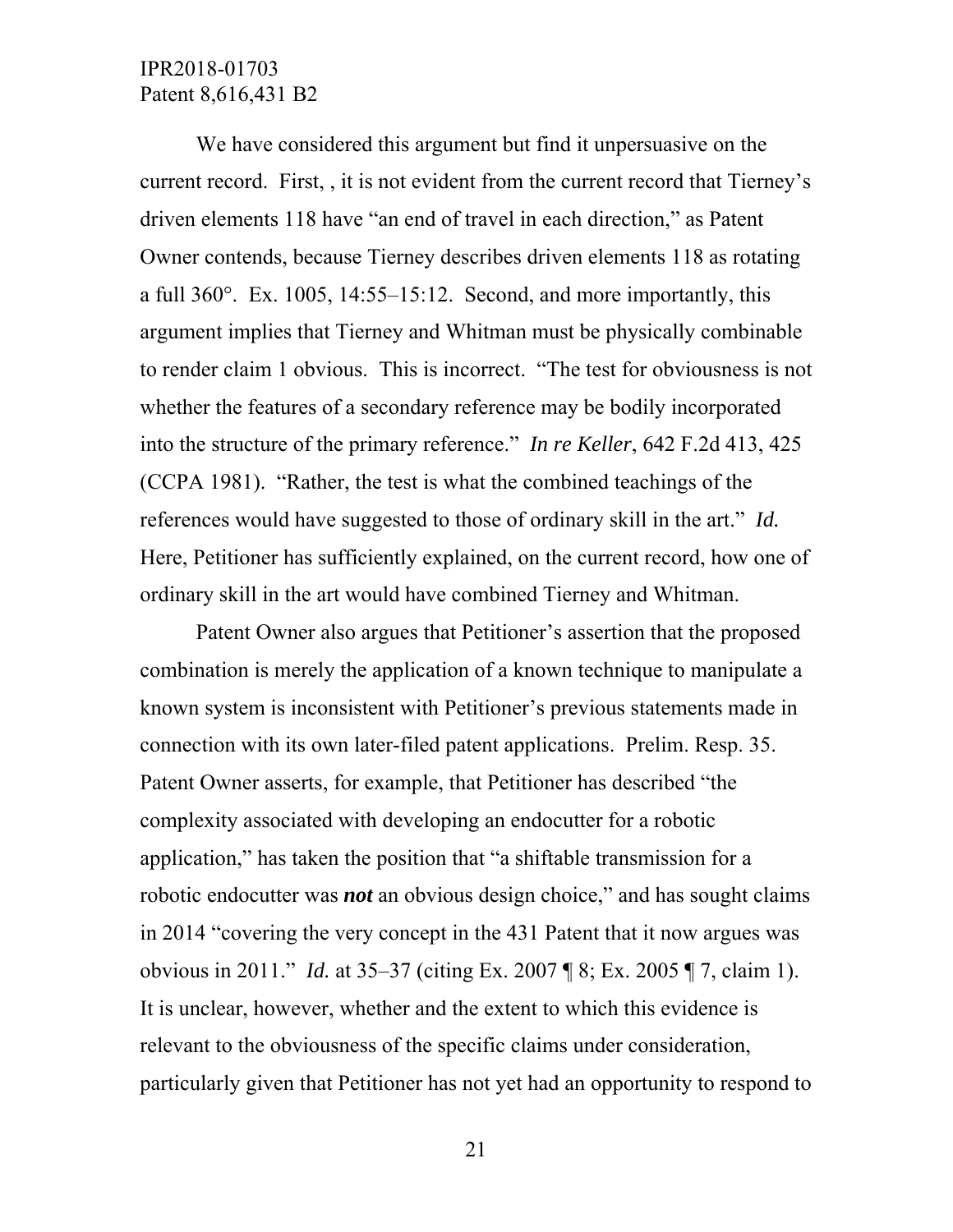it. This evidence is better addressed on a complete record. Thus, we are unable to say, at this stage of the proceeding, that the evidence is sufficient to outweigh Petitioner's obviousness showing.

In summary, we determine, on the present record, that Petitioner adequately identifies where all the elements of claim 1 are found in the prior art, and demonstrates adequate reasoning to combine the teachings of Tierney and Whitman.

#### b. Claims 2–6 and 10–13

Claims 2–6 and 10–13 ultimately depend from claim 1. Petitioner asserts that either Tierney or Whitman teaches each of the additional limitations of these claims. Pet. 36–57. Petitioner supports these assertions with citations to the record and with the testimony of Dr. Knodel. At this stage of the proceeding, Patent Owner does not dispute these assertions or raise arguments separate from those discussed above with respect to claim 1. At this stage of the proceeding, Petitioner has sufficiently shown that Tierney and/or Whitman teaches the additional limitations of these claims.

#### *5. Summary as to Ground 1*

Based on the current record, and for purposes of this decision, we determine that Petitioner has sufficiently shown that the combination of Tierney and Whitman teaches or suggests the limitations of claims 1–6 and 10–13, and that one of ordinary skill in the art would have had reasons to combine Tierney and Whitman. Accordingly, we determine that Petitioner has established a reasonable likelihood of showing that claims 1–6 and 10– 13 would have been obvious over Tierney and Whitman.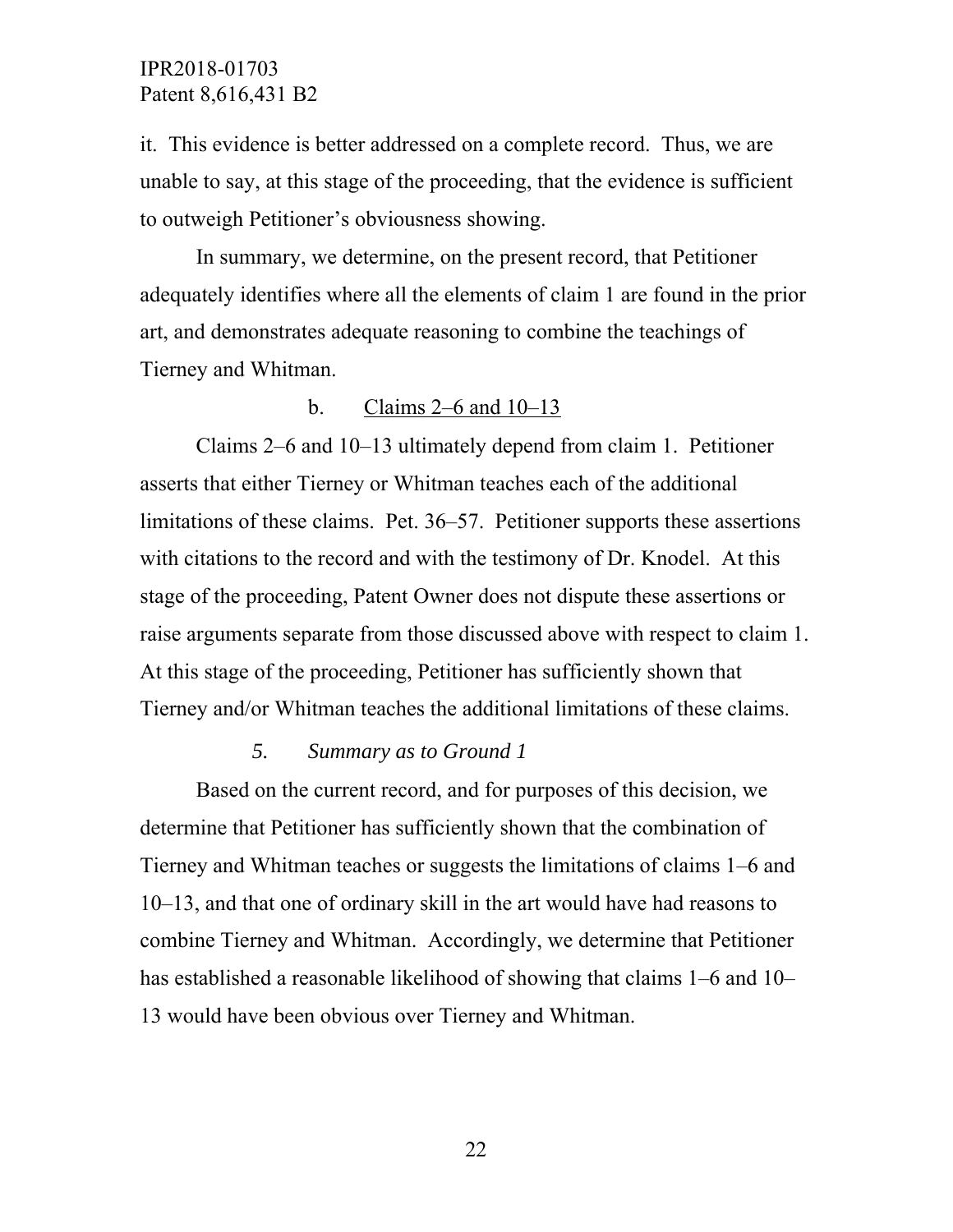*E. Ground 2: Claims 7, 14, 16–20, and 23–26—Obviousness— Tierney, Whitman, and Zemlok* 

Claim 7 depends from claim 6. Claim 6 depends from claim 1 and additionally recites that the transmission arrangement comprises a first control assembly, a second control assembly, and a transmission shifter assembly configured to, in response to control inputs from the robotic system's control unit, shift between first and second positions to apply the rotary output motion to the first and second control assemblies respectively. Claim 7 additionally recites that the transmission shifter assembly comprises:

a shifter drive gear configured to receive said rotary output motion from said rotatable drive element of the tool drive assembly when said tool mounting portion is coupled thereto;

a shifter shaft in meshing engagement with said shifter drive gear; and

a shifter driven gear mounted on said shifter shaft such that rotation of said shifter shaft rotates said shifter driven gear and wherein said shifter driven gear is selectively axially movable on said shifter shaft between said first position wherein said shifter driven gear is in driving engagement with said first control assembly and said second position wherein said shifter driven gear is in driving engagement with said second control assembly in response to said control inputs.

Independent claims 14 and 20 recite the same first control assembly, second control assembly, and transmission shifter assembly limitations of claim 7. Claims 16–19 ultimately depend from claim 14, and claims 23–26 ultimately depend from claim 20.

 Petitioner contends that Zemlok teaches these limitations. Pet. 57–71. Zemlok discloses "a powered surgical instrument having a drive gear configured to be movable to affect rotation, articulation and actuation of the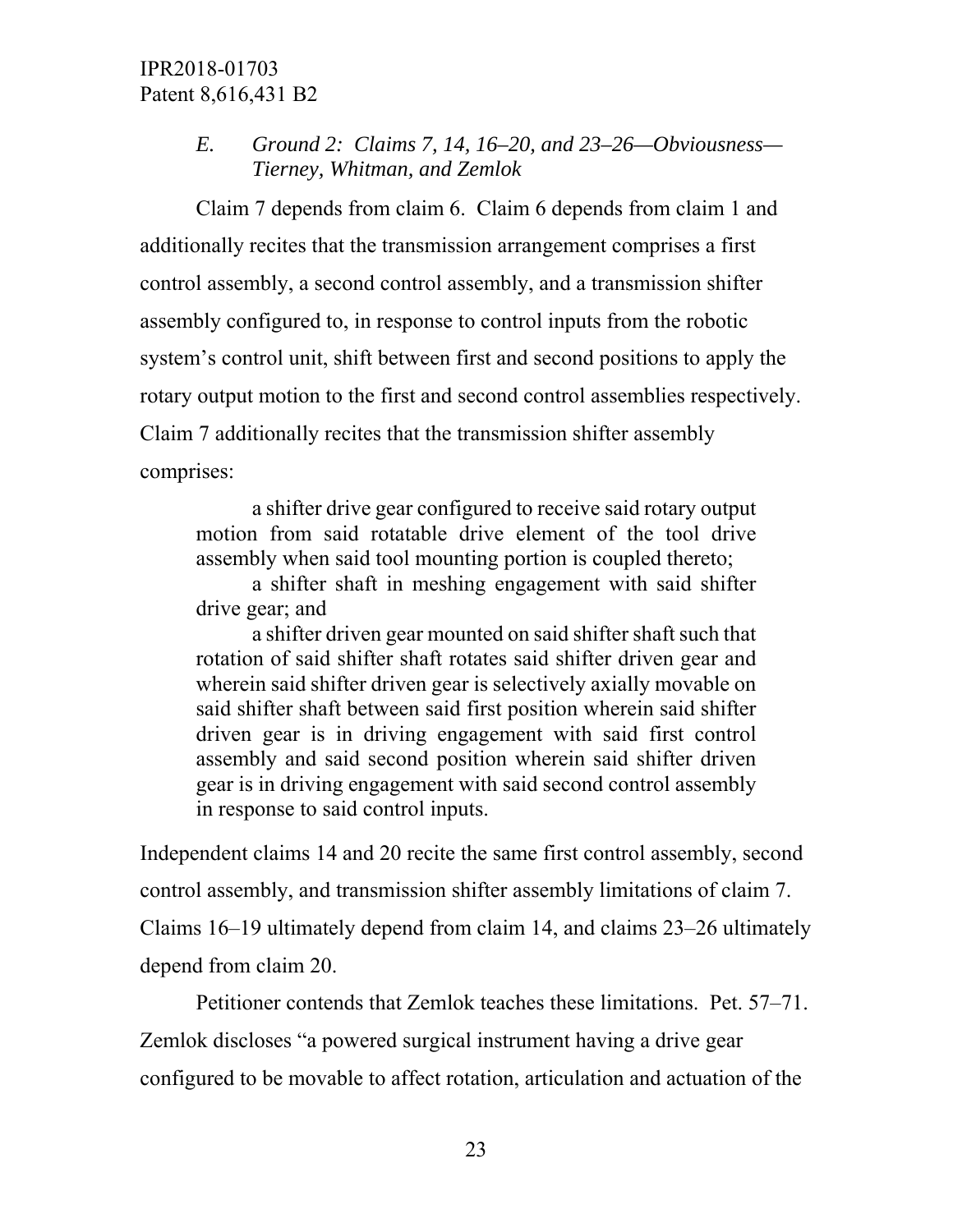instrument." Ex. 1006 ¶ 2. Zemlok's instrument comprises a shift motor that selectively moves a drive gear between a plurality of positions, where each position enables different actions, such as rotation of an end effector, articulation of the end effector, and actuation of the surgical instrument. *Id.* ¶¶ 47–48. Petitioner contends that this arrangement corresponds to the transmission shifter assembly limitations of claims 7, 14, 16–20, and 23–26. Pet. 61–63 (citing Ex. 1006 ¶¶ 47–48, Figs. 5–7, 9–11, 14). Petitioner further contends that one of ordinary skill in the art would have been motivated to use Zemlok's transmission because, among other reasons, "it is more compact and uses fewer parts (i.e., can be less expensive) than Whitman's transmission." *Id.* at 63 (citing Ex. 1003 ¶ 113). These contentions—which Patent Owner does not dispute at this stage of the proceeding—are supported by specific citations to the record and by Dr. Knodel's testimony.

On this record, Petitioner adequately identifies where all the elements of claims 7, 14, 16–20, and 23–26 are found in the prior art, and demonstrates adequate reasoning to combine Tierney, Whitman, and Zemlok. Accordingly, we determine that Petitioner has established a reasonable likelihood of showing that claims 7, 14, 16–20, and 23–26 would have been obvious over Tierney, Whitman, and Zemlok.

*F. Ground 3: Claims 1, 2, 6, and 10–13—Anticipation—Whitman*  For Ground 3, Petitioner asserts that Whitman anticipates claims 1, 2, 6, and 10–13. Pet. 71–86. In particular, Petitioner contends that Whitman discloses "[a] tool mounting device for coupling a surgical end effector ... to a tool drive assembly of a robotic system," as recited in claim 1. *Id.* at 71–73 (citing Ex. 1004 ¶¶ 70, 73, 212, 215, 217–218, 220, 230–232, Figs.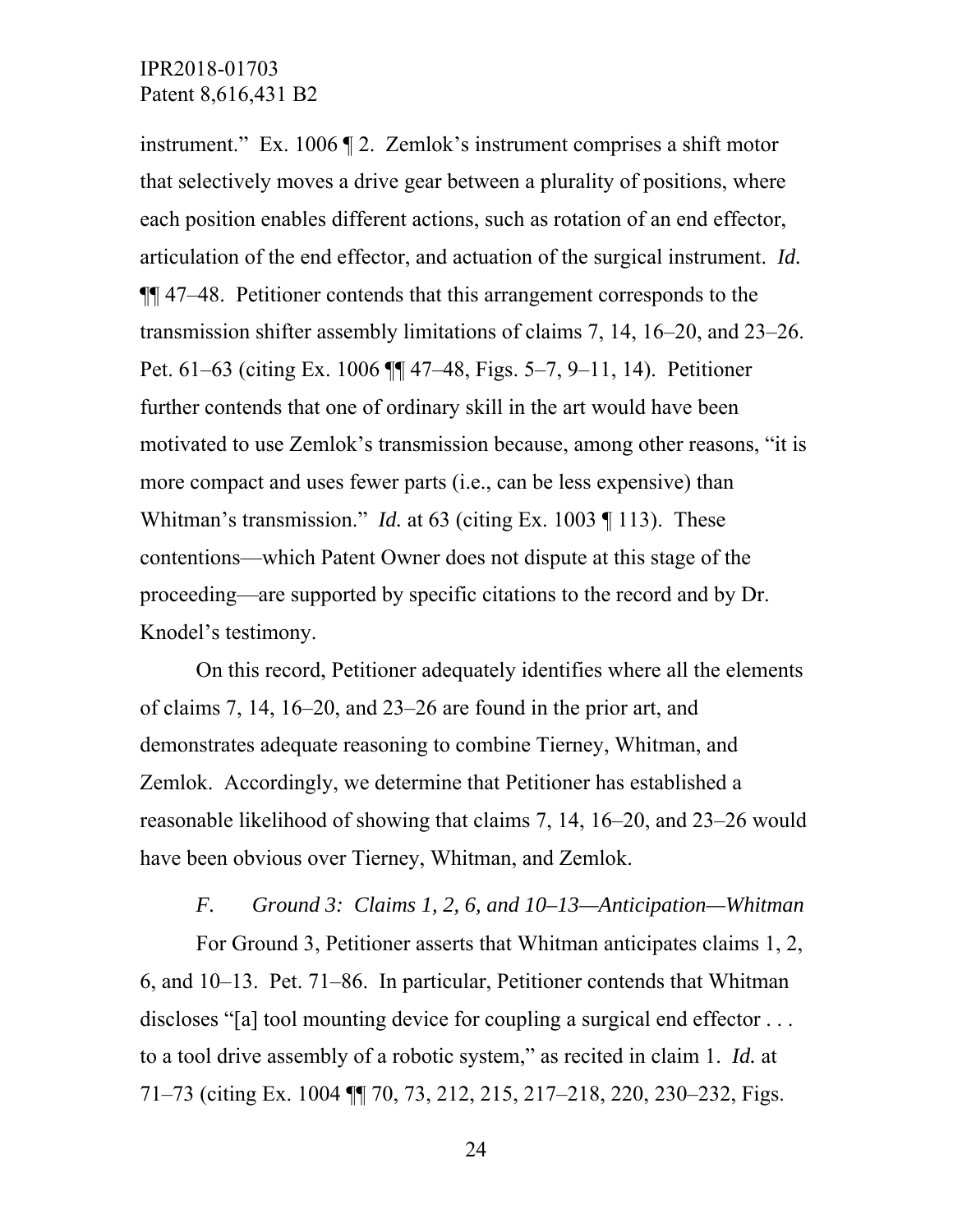2A, 2B, 3A, 3B; Ex. 1003 ¶¶ 160, 162–164). According to Petitioner, Whitman's handle 1103 corresponds to the claimed tool mounting device, and electromechanical driver component 1610 corresponds to the claimed tool drive assembly of a robotic system. *Id.* at 71 (citing Ex. 1004 ¶¶ 70, 73, 313, Figs. 2A, 2B, 3A, 3B). Petitioner asserts that the combination of electromechanical driver component 1610 and surgical device 11 is a "robotic system" because "it is a self-powered, steerable, computercontrolled device that can be programmed to aid in the positioning and manipulation of surgical instruments, and act as a remote extension of a human surgeon." *Id.* at 72 (citing Ex. 1003  $\P$  162–164). Petitioner notes, for example, that Whitman's electromechanical driver component 1610 comprises "controller 1122" that is "configured to control all functions and operations of the electro-mechanical driver component 1610 and the linear clamping, cutting and stapling device 11." *Id.* (citing Ex. 1002 ¶ 220). Petitioner also notes that Whitman's surgical instrument "is steerable via steering cables attached to the flexible shaft [1620] connecting the instrument to the electro-mechanical driver." *Id.* at 73 (citing Ex. 1003 ¶ 162; Ex. 1004 ¶¶ 212, 215, 217–218, 231–232). Petitioner contends that Whitman discloses the other limitations of claim 1 and of claims 2, 6, and 10–13, and supports its contentions with specific citations to Whitman and with Dr. Knodel's testimony.

Patent Owner disputes that Whitman teaches the claimed tool mounting portion configured for operable attachment to the tool drive assembly of the robotic system. Prelim. Resp. 26–30. Patent Owner asserts that Whitman is "a handheld device," and the '431 patent "clearly distinguishes handheld devices, such as Whitman, from 'robotic . . .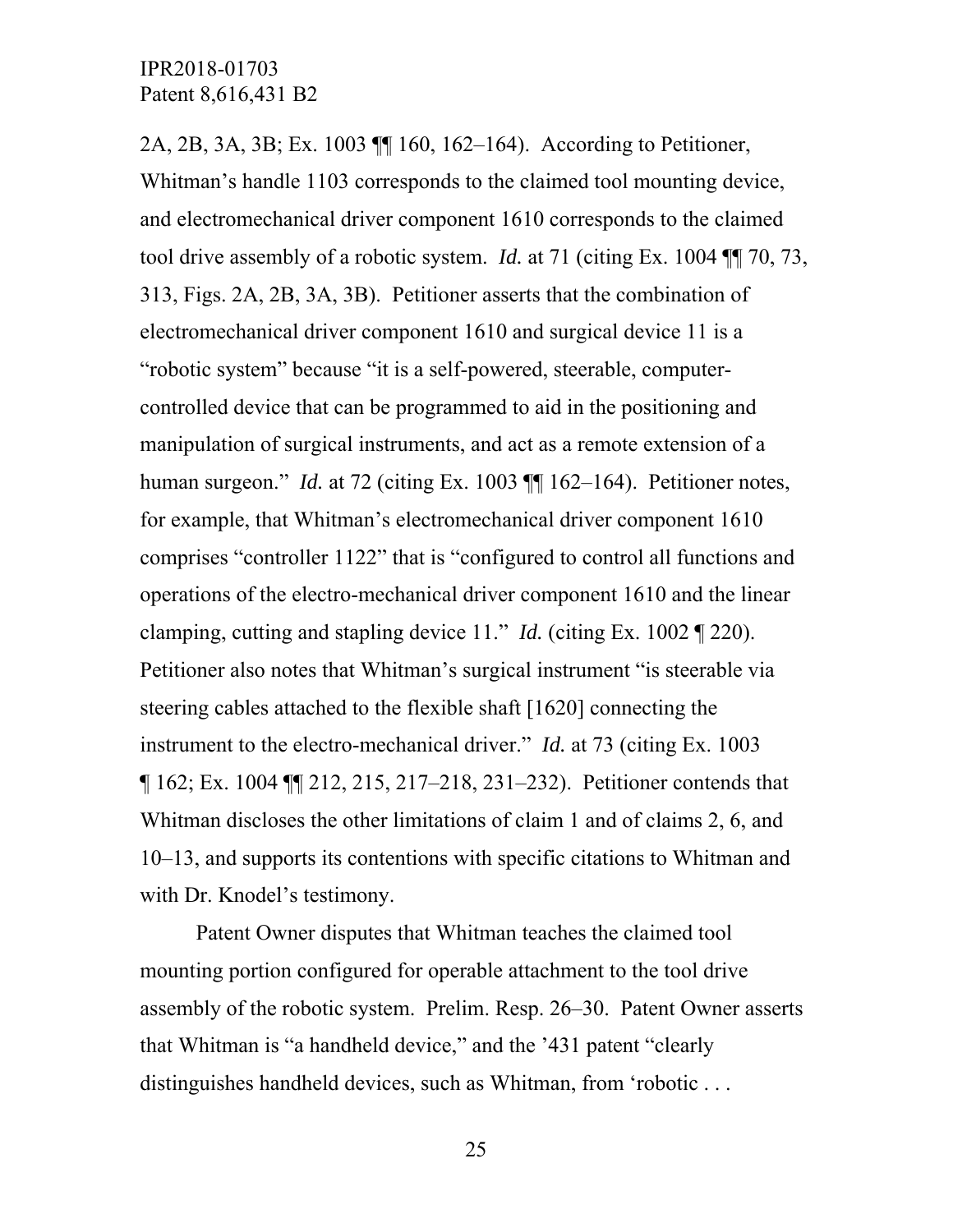systems." *Id.* According to Patent Owner, the '431 patent describes "a robotic system 1000" that has "basic elements": (1) a "master controller 1001" that "generally includes controllers 'which are grasped by the surgeon and manipulated in space while the surgeon views the procedure via a stereo display  $1002$ "; (2) a "robotic arm cart  $1100$ "; (3) a "tool mounting portion"; (4) a "tool drive assembly"; and (5) "'an interface 1230 which mechanically and electrically couples the tool mounting portion 1300 to the manipulator' of the robotic arm cart." *Id.* at 27 (citing Ex. 1001, 26:40–49, 55–57, 28:1– 5). Patent Owner contends that "Whitman does not disclose any of these elements." *Id.* at 29.

On this record, we determine that Petitioner has adequately identified where Whitman discloses all of the limitations of claims 1, 2, 6, and 10–13. Further, we are not persuaded, on the current record, that the '431 patent "clearly distinguishes" handheld devices from robotic systems. The '431 patent does not expressly define the term "robotic system," or expressly distinguish robotic systems from handheld devices. The excerpts from the '431 patent on which Patent Owner relies are descriptions of specific embodiments, and thus we do not read them as establishing an express or implied definition of the term.

In summary, we determine that Petitioner has established a reasonable likelihood of showing that Whitman anticipates claims 1, 2, 6, and 10–13.

#### *G. Ground 4: Claim 11—Obviousness— Tierney, Whitman, and the Timm Application*

Claim 11 depends from claim 10. Claim 10 depends from claim 1 and additionally recites "wherein said elongated shaft assembly has an articulation joint therein such that upon application of said first control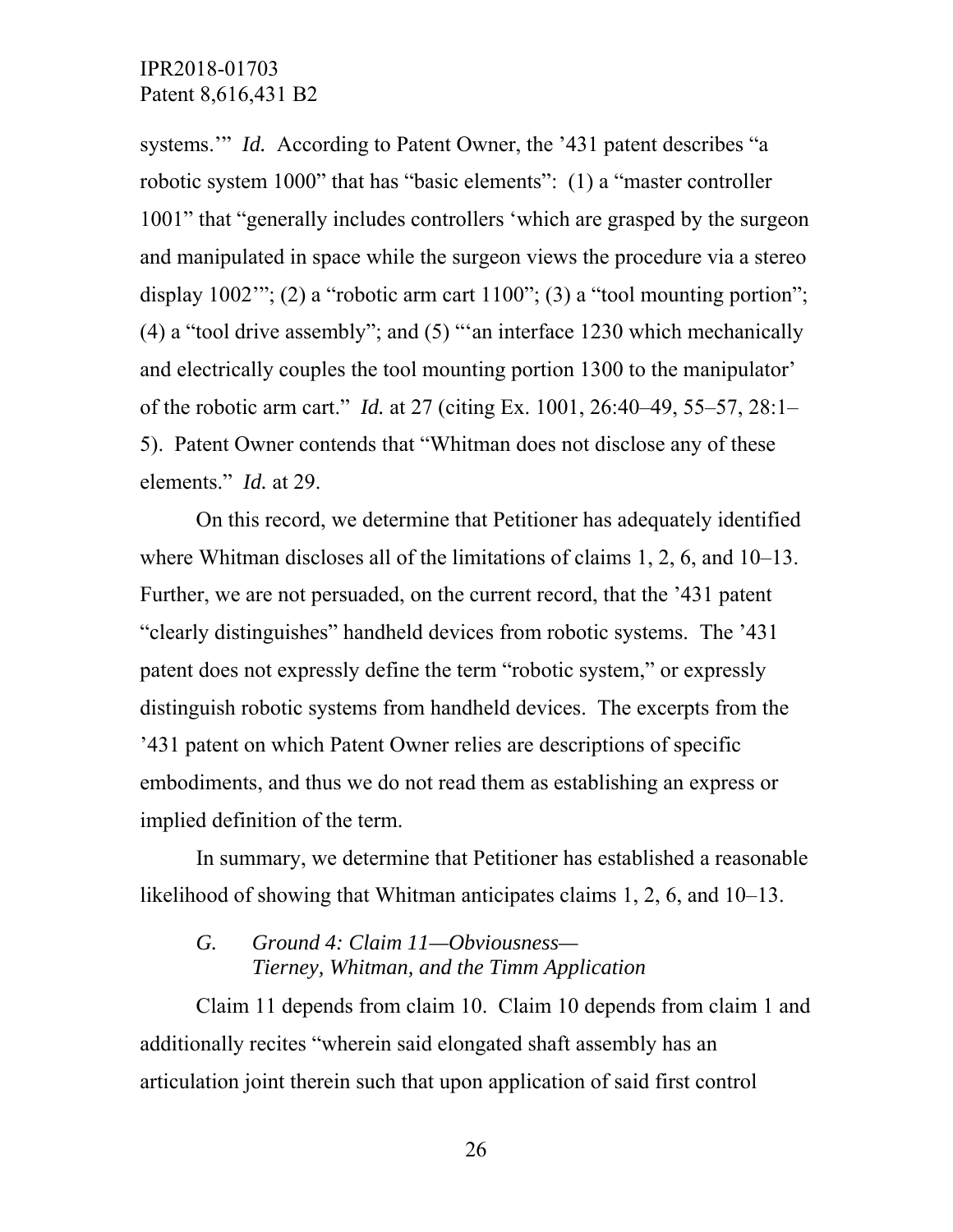motion to said surgical end effector, said surgical end effector articulates about a first tool articulation axis that is substantially transverse to a longitudinal tool axis defined by said elongated shaft assembly." Claim 11 additionally recites "wherein said articulation joint is configured to enable said surgical end effector to pivot about a second tool articulation axis upon application of another said control motion to said surgical end effector."

Petitioner contends that the Timm Application discloses the two-axis articulation joint recited in claim 11. Pet. 86–87 (citing Ex. 1016 ¶ 182, Fig. 41; Ex. 1003 ¶ 203). Petitioner further contends that one of ordinary skill in the art would have been motivated to modify Whitman to add the Timm Application's second articulation pivot joint to, among other things, provide a surgeon with "a greater range of motion than with just a single articulation axis." *Id.* at 87 (citing Ex. 1003 ¶ 204; Ex. 1017, 2:51–57). These contentions—which Patent Owner does not dispute at this stage of the proceeding—are supported by specific citations to the record and by Dr. Knodel's testimony. On this record, Petitioner adequately identifies where all the limitations of claim 11 are found in the prior art, and demonstrates adequate reasons to combine Tierney, Whitman, and the Timm Application. Accordingly, we determine that Petitioner has established a reasonable likelihood of showing that claim 11 would have been obvious over Tierney, Whitman, and the Timm Application.

#### III. CONCLUSION

For the foregoing reasons, we determine that Petitioner has shown that there is a reasonable likelihood that it would prevail with regard to at least one of the claims challenged in the Petition. Accordingly, we institute *inter partes* review. 35 U.S.C. § 314(a). At this stage of the proceeding, we have